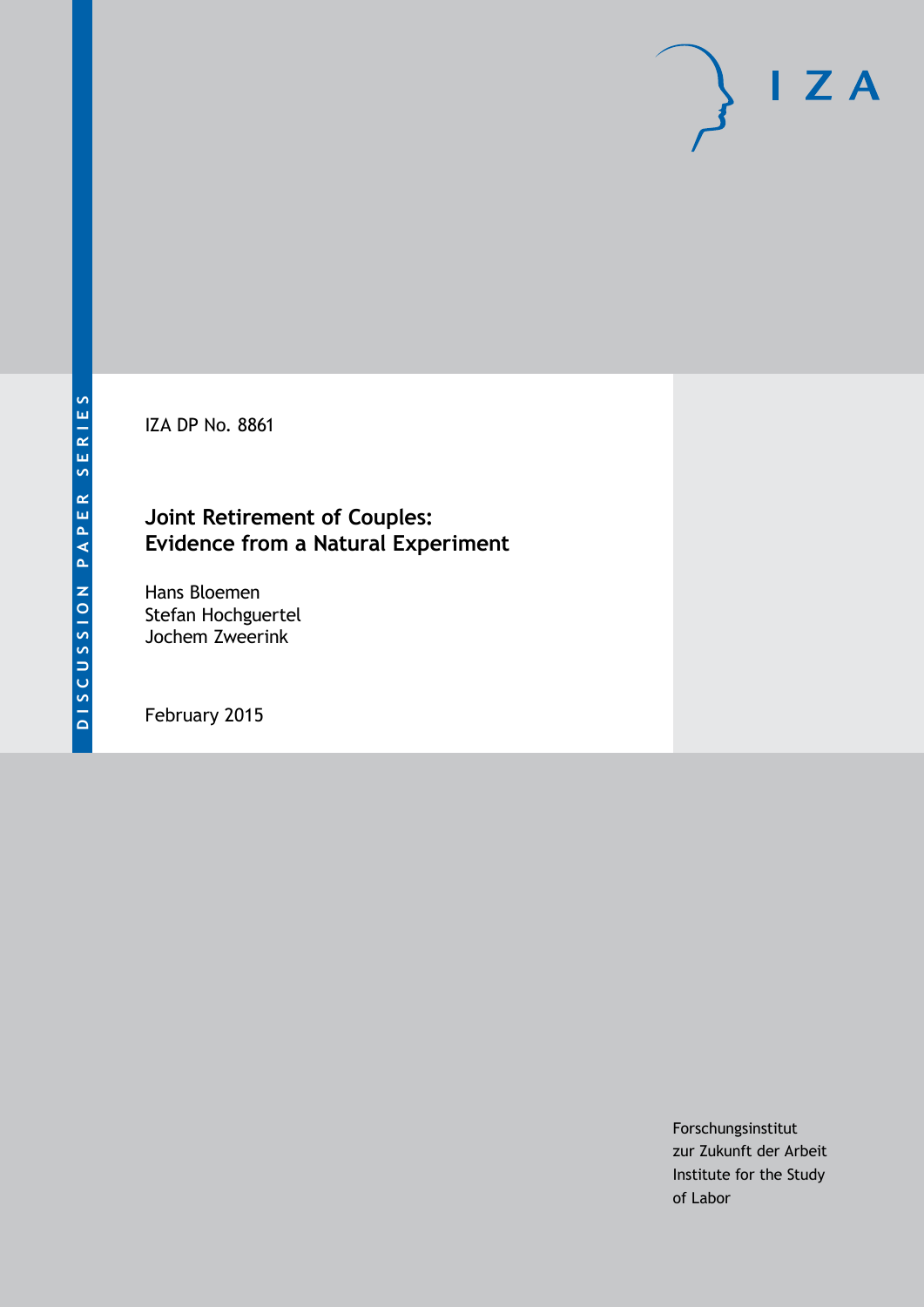# **Joint Retirement of Couples: Evidence from a Natural Experiment**

# **Hans Bloemen**

*VU University Amsterdam, Tinbergen Institute, Netspar and IZA*

# **Stefan Hochguertel**

*VU University Amsterdam, Tinbergen Institute and Netspar*

# **Jochem Zweerink**

*Utrecht University*

Discussion Paper No. 8861 February 2015

IZA

P.O. Box 7240 53072 Bonn Germany

Phone: +49-228-3894-0 Fax: +49-228-3894-180 E-mail: [iza@iza.org](mailto:iza@iza.org)

Any opinions expressed here are those of the author(s) and not those of IZA. Research published in this series may include views on policy, but the institute itself takes no institutional policy positions. The IZA research network is committed to the IZA Guiding Principles of Research Integrity.

The Institute for the Study of Labor (IZA) in Bonn is a local and virtual international research center and a place of communication between science, politics and business. IZA is an independent nonprofit organization supported by Deutsche Post Foundation. The center is associated with the University of Bonn and offers a stimulating research environment through its international network, workshops and conferences, data service, project support, research visits and doctoral program. IZA engages in (i) original and internationally competitive research in all fields of labor economics, (ii) development of policy concepts, and (iii) dissemination of research results and concepts to the interested public.

<span id="page-1-0"></span>IZA Discussion Papers often represent preliminary work and are circulated to encourage discussion. Citation of such a paper should account for its provisional character. A revised version may be available directly from the author.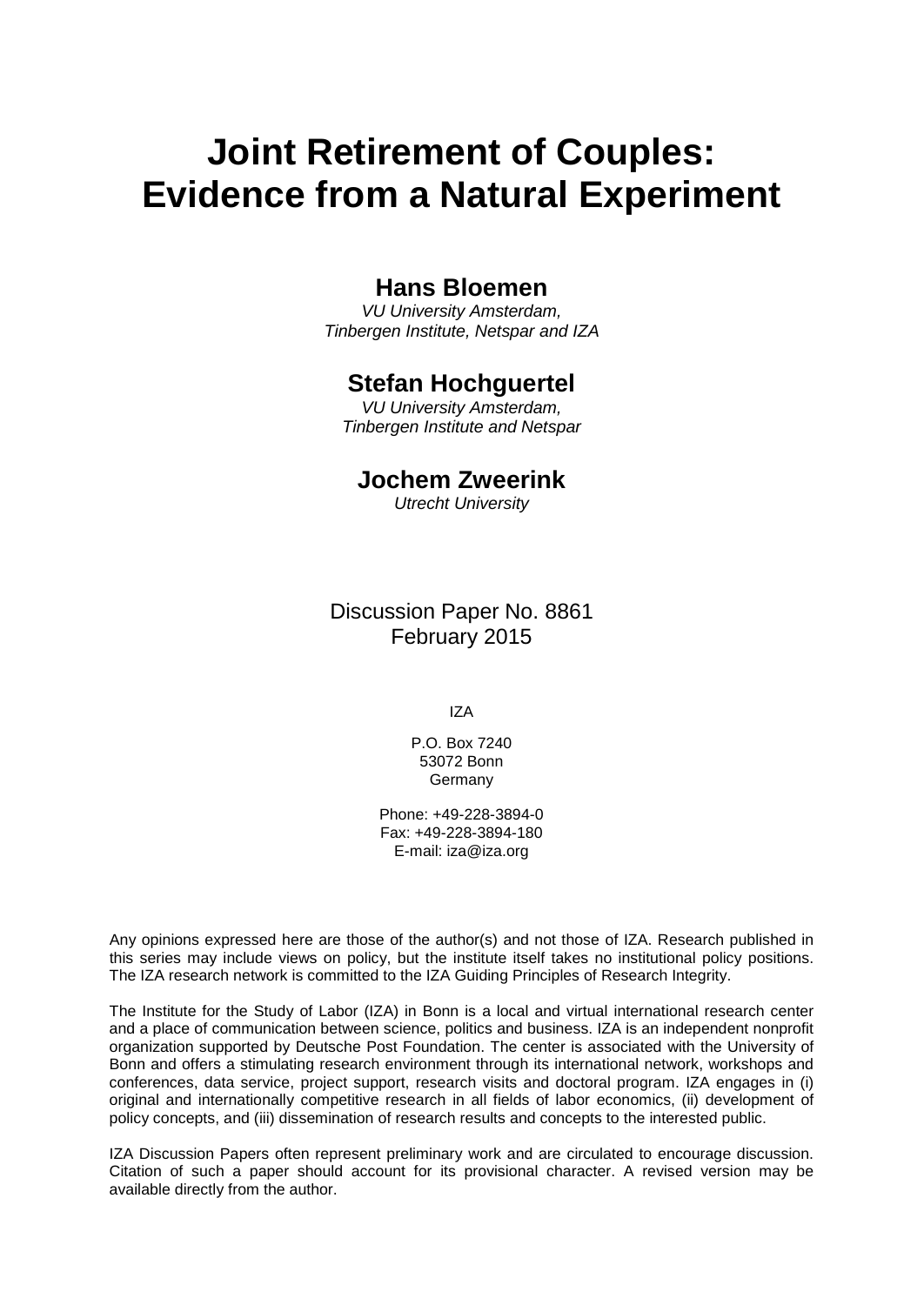IZA Discussion Paper No. 8861 February 2015

# **ABSTRACT**

# **Joint Retirement of Couples: Evidence from a Natural Experiment**

We estimate and explain the impact of early retirement of husbands on their wives' probability to retire within one year, using administrative micro panel data that cover the whole Dutch population. We employ an instrumental variable approach in which the retirement choice of husbands is instrumented with eligibility rules for generous early retirement benefits that were temporarily and unexpectedly available to them. We find that early retirement opportunities of husbands increased the wives' probability to retire by 24.6 percentage points. This is a strong, and robust effect. Partly, wives respond to husbands' choices at ages when they are themselves likely eligible for early retirement programs.

JEL Classification: C26, J26, J12, J14

Keywords: instruments, retirement, couples

Corresponding author:

Jochem Zweerink Utrecht School of Economics Faculty of Law, Economics and Governance Utrecht University Kriekenpitplein 21-22 3584 EC Utrecht The Netherlands E-mail: [j.r.zweerink@uu.nl.](mailto:j.r.zweerink@uu.nl)

This paper is part of the Netspar research theme "Pensions, savings and retirement decisions (II)," subproject "Retirement decisions: financial incentives, wealth and flexibility". We thank Marianna Brunetti, Adriaan Kalwij and seminar audiences of the "Pensions, retirement, and the financial position of the elderly" theme meeting of Netspar, the International Pension Workshop of Netspar, the  $3<sup>rd</sup>$ IZA@DC Young Scholar Program and the City University of New York (CUNY) Graduate Centre for helpful and constructive comments.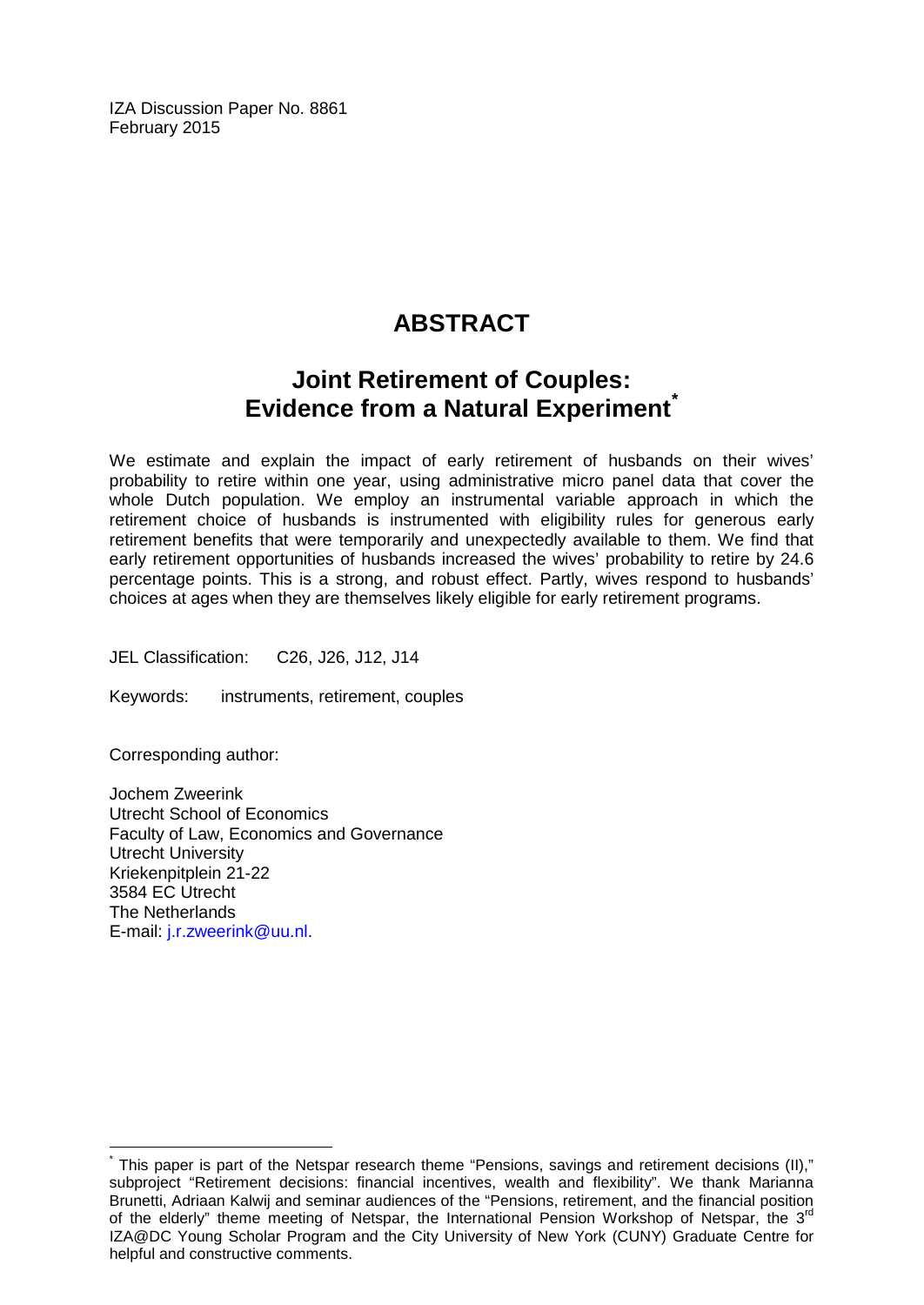#### **1. Introduction**

Large changes across OECD countries are being observed in terms of labor force participation of older workers and retirement patterns. In particular, older workers retire later now than they used to in previous decades, although strong inter-country differences remain (Schirle, 2008; Blundell et al., 2013). These changing patterns have partly been ascribed to changes in institutions such as restricted access to early retirement (ER). Understanding the way individuals make labor supply and retirement decisions is crucial for designing effective policies that are meant to change behavior. Traditional microeconomic retirement models that can guide policy makers in policy choice typically focus on individual decisions in isolation and study the decision process as a function of age, income, health, wealth, and financial or tax incentives (Gustman and Steinmeier (1986), Berkovec and Stern (1991), Lumsdaine, Stock and Wise (1992) and Rust and Phelan (1997)). As a recent strand of literature has emphasized, however, important spillover effects can plausibly be at work when household labor supply and retirement choices are being considered because spousal decisions depend on each other in various ways. Ignoring such effects may have direct implications for the evaluation of policy measures (Blau and Gilleskie (2006) and Van der Klaauw and Wolpin (2008)).

Reverse causality makes it challenging to identify the effect of, say, the husband's retirement choice on the labor market status of the wife using observational data, since both spouses' labor supply choices may be linked directly and indirectly through both observables and correlated unobservables, or shocks. Using Dutch administrative micro data at the population level and relying on identification through a quasi-natural experiment, we find robust evidence for important spillovers of the husband's retirement decision on his wife's retirement status emanating from his changed financial incentives to retire early.

The policy change that we exploit became effective in 2005 for certain birth cohorts of civil servants employed for more than ten years by the Dutch central government. These individuals were offered the opportunity to retire during the year 2005, by a temporary reduction of the ER eligibility age. For our empirical work, we focus on stable dual-earner couples in which the husband did and the wife did not work in the public sector, such as to rule out coincidental treatment of wives through the same reform. Both husbands and wives in our sample had a strong labor force attachment.

The wife's probability to retire is the dependent variable in our model. We employ the mentioned policy change as an instrument for husband's retirement status, and control for both observable characteristics and unobservables. We use an individual fixed effects specification for the latter. Fixed

1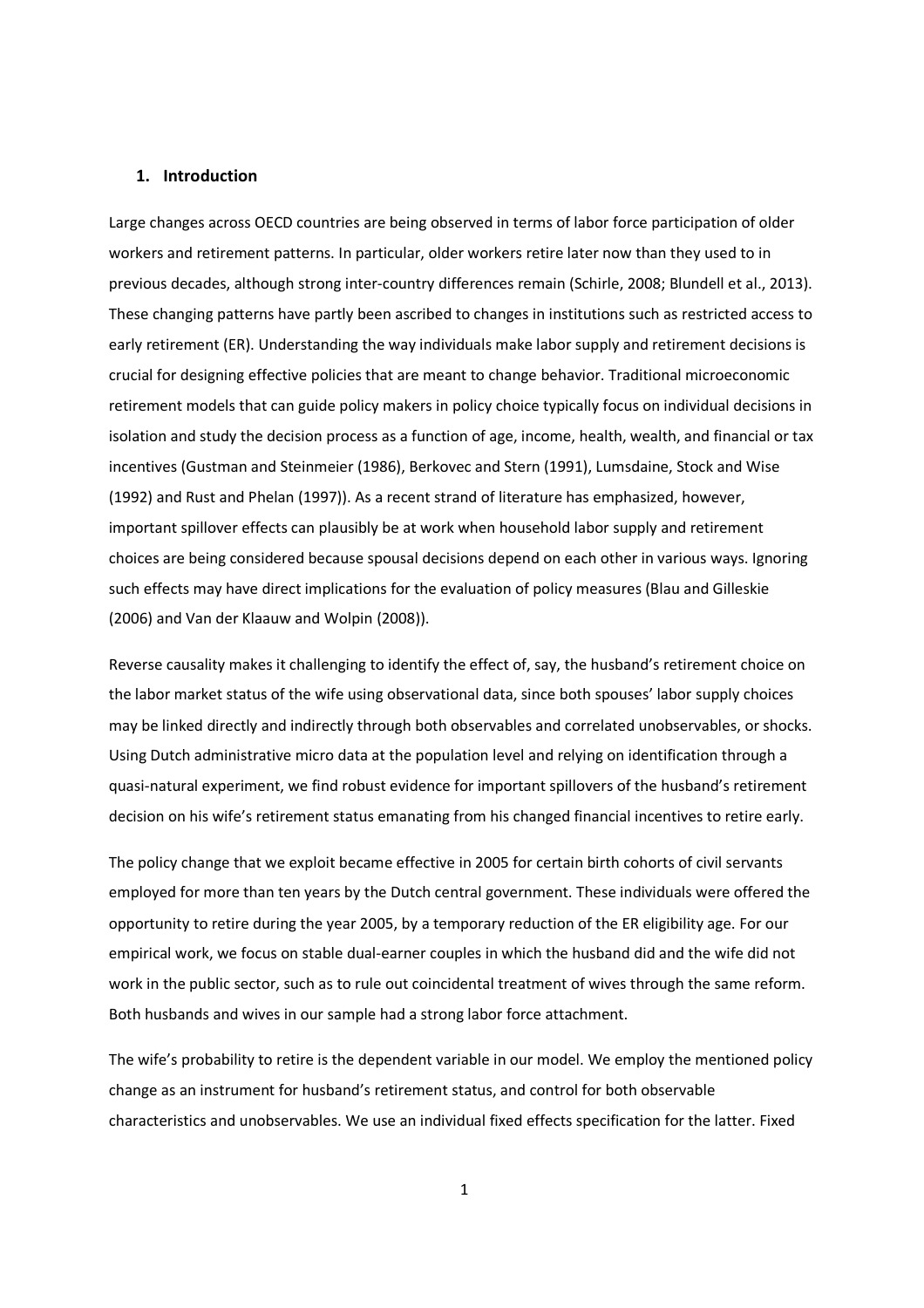effects also control non-parametrically for cohort effects that may arguably be important. In addition, we control for year fixed effects and nonlinear age effects. Since couples were stable dyads in our sample, we identify an effect over and above fixed differences in ages. According to our central estimates, retirement of male civil servants led to a jump in the probability of their wives to retire within one year by 24.6 percentage points. This is a large effect, given that those wives pursued their own careers and had a strong labor market attachment.

There are two related literatures that our work speaks to. One focuses on joint retirement using structural models. These models assume that husbands and wives make separate retirement decisions and have their own preferences. Appropriate modelling of the relevant financial incentives and suitable parameterization of individual preferences are some of the main challenges in this literature. Papers such as Blau and Gilleskie (2006) and Van der Klaauw and Wolpin (2008) carefully model the incentives provided by social security rules, and specify stochastic processes for wages, health and survival. The main effect of husbands' on wives' retirement choices runs through the household budget constraint in those papers. The household budget constraint is not the only channel inducing dependence, however. Spouses enjoy spending time together, i.e. spousal preferences directly depend on one another. Gustman and Steinmeier (2000), studying retirement choices assuming absence of uncertainty, find that spouses coordinate retirement decisions and that coordination of retirement decisions is motivated by leisure complementarities rather than financial incentives provided by the household budget constraint. Casanova Rivas (2010) does take into account uncertainty regarding future income, health and survival. In line with Gustman and Steinmeier (2000), she finds evidence for leisure complementarities.

We directly contribute to a second strand of a very recent empirical literature that estimates the effect of retirement of one partner on retirement status of the spouse.<sup>1</sup> The identification methods used in this literature do not rely on distributional assumptions, but rather on exogenous sources of variation in the retirement rates. Hospido and Zamarro (2014) and Banks, Blundell and Casanova Rivas (2010) are the survey data studies most comparable to ours. They both find that spousal decisions can be influenced by retirement shifts of their partners. They use variation in eligibility ages for early retirement benefits between countries as source of variation in the probability to retire. A remaining objection with approaches that rely on fixed age rules is that retirement induced by reaching the eligibility age for early retirement benefits could be anticipated long in advance. Workers may then have reduced the number

<u>.</u>

<sup>&</sup>lt;sup>1</sup> There is a literature that studies the coordination of labor force participation of spouses. Lundberg (1988) and Goux, Maurin and Petrongolo (2014) are two of the main papers in that literature.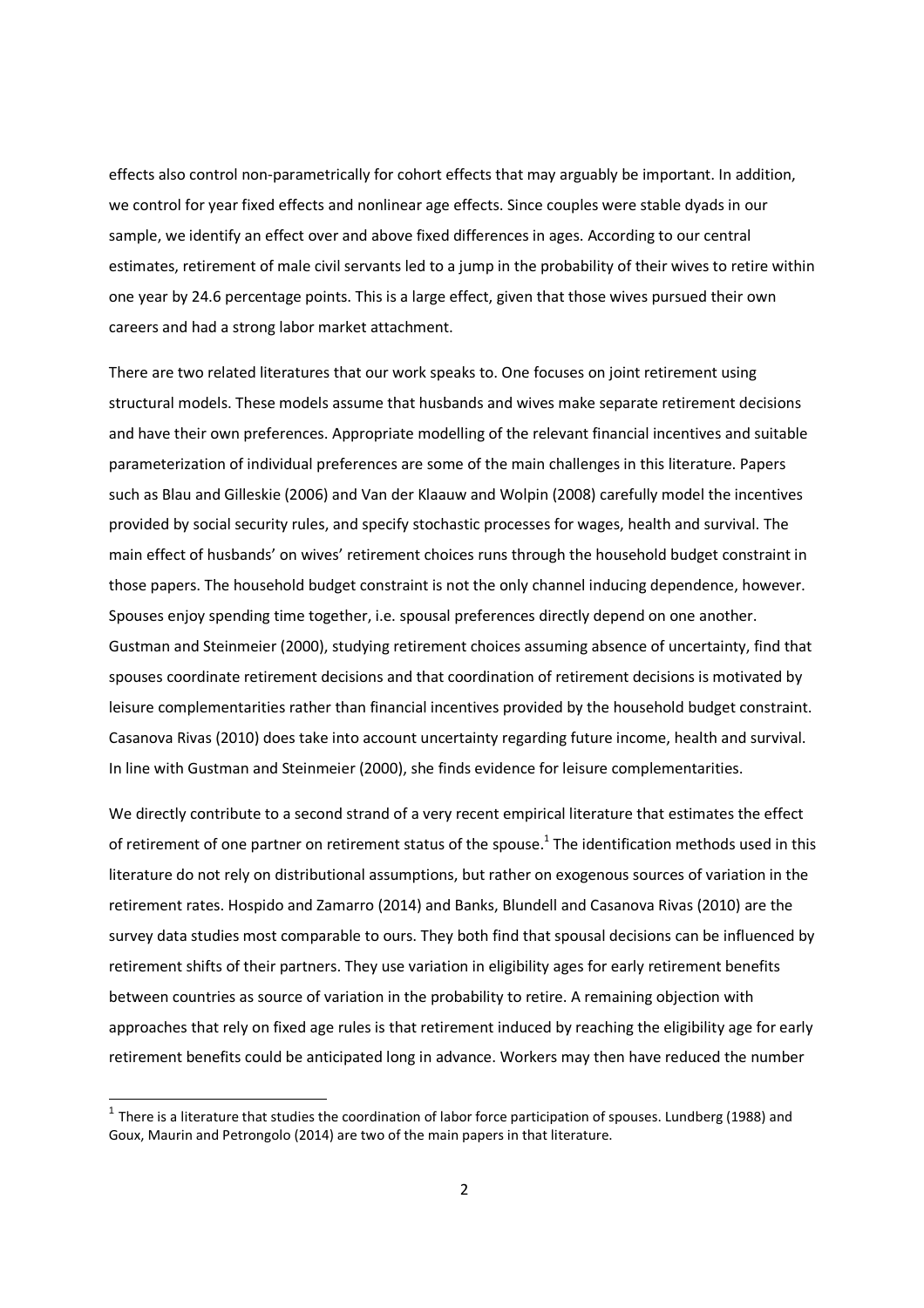of hours worked or may have started to live healthier, so that they would have been better able to continue working, for instance. Such anticipation effects could bias the estimated treatment effect toward zero. Our research design relying on a shock to eligibility conditions avoids this in principle.

Our first contribution is to use strong instruments that provide exogenous (unanticipated) variation in retirement rates of husbands, as explained above. Second, we use administrative data that include end dates of jobs and that allow us to observe the precise within-couple sequencing of retirement. This is critical in order to rule out that our estimates are influenced by behavior of wives that actually retired earlier than their husbands. The latter effect cannot necessarily be ruled out in studies that are based on biennial survey data, posing a potential threat to identification. Third, as we have access to data covering the entire population, we can focus on a sample of particular interest, namely individuals from a very narrow age range and where we can (to some degree) control for historical labor market attachment.

The rest of the paper is set up as follows. Section 2 reviews the relevant related literature and Section 3 describes the institutional environment, including the policy change that we exploit. Section 4 explains and describes the data. Section 5 delineates the identification strategy we use for estimating the causal effect of husband's retirement on wife's retirement status. Section 6 discusses the results and Section 7 concludes.

#### **2. Literature review**

Hospido and Zamarro (2014) employ a fuzzy Regression Discontinuity design using the eligibility age for early retirement benefits as discontinuity in the probability to retire. They use data from the Survey on Health, Ageing and Retirement in Europe (SHARE) covering eleven European countries and find that induced retirement of husbands increased the probability that their wives retired in the same two-year interval between survey waves by 16-18 percentage points. Banks, Blundell and Casanova Rivas (2010) employ a difference-in-difference approach, exploiting the difference in eligibility ages for early retirement benefits between the UK and the US as a source of variation in retirement status. They use data from the 2002 and 2004 waves of the Health and Retirement Study (HRS) for the US and from the English Longitudinal Study of Ageing (ELSA) for the UK. The eligibility age for early retirement benefits was 62 in the US and 60 in the UK. Conditioning on couples in which the wife turned 60 between two survey waves, American husbands form the control group, and British men constitute the treatment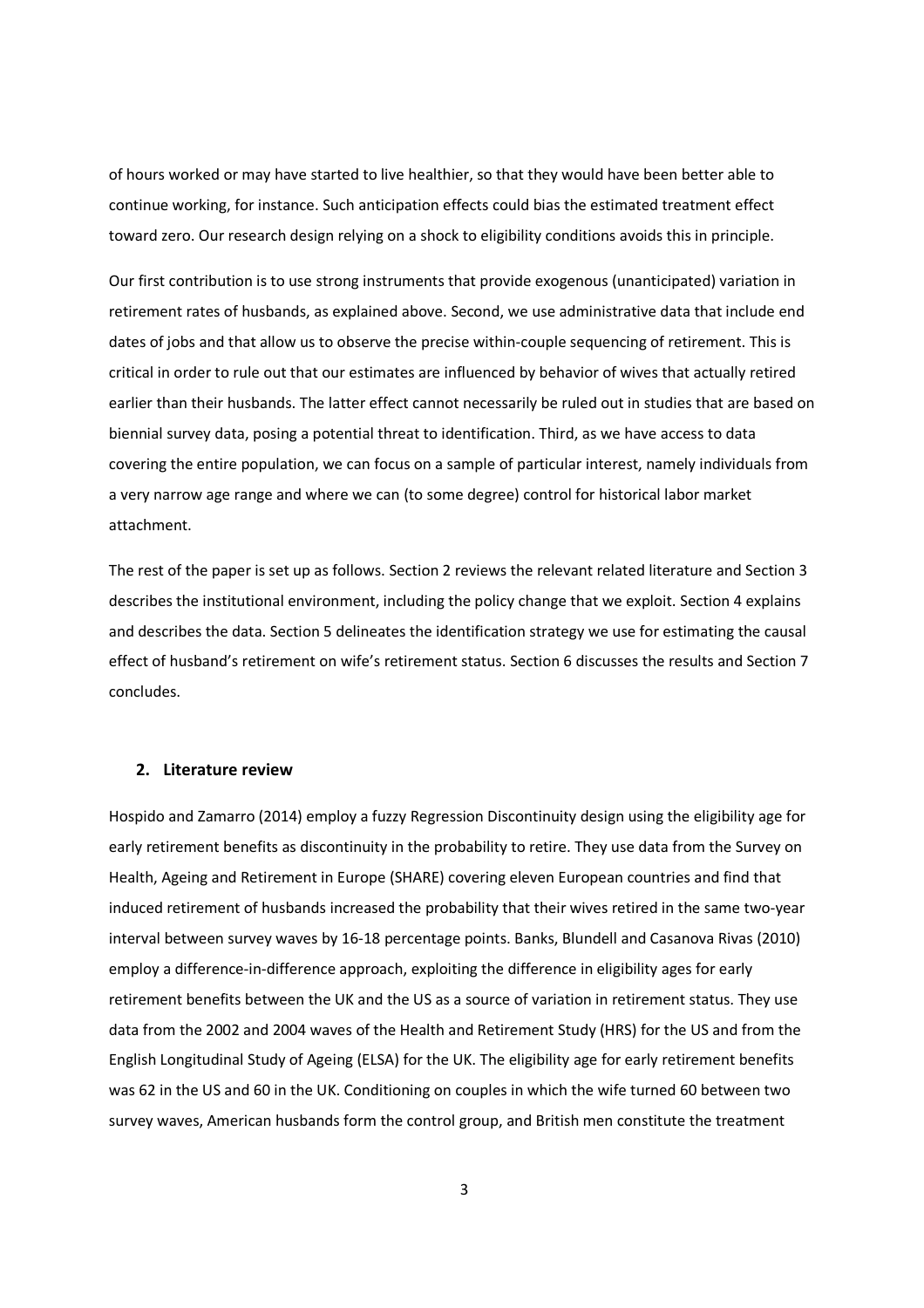group. The authors find that men in the UK were 14-20 percentage points more likely to retire when their wives reached the early retirement age than comparable men in the US. They find a similar effect after employing instrumental variable estimation, using the early retirement age as a source of exogenous variation for retirement status of the wives.

Stancanelli (2012) employs a fuzzy Regression Discontinuity design, using age 60, the youngest early retirement age in France, as the discontinuity in the probability to retire. She uses data from the French Labour Force Surveys (LFS). She finds a positive effect of retirement on the partner's hours worked, both for male and female partners. Zweimueller, Winter-Ebmer and Falkinger (1996) estimate a bivariate probit model, where the dependent variables are the retirement statuses of the husband and the wife. The retirement status of each of the partners depends on the social security variables of both spouses. Using data from the Austrian Microzensus, the authors find that husbands responded to a change in the minimum retirement age of their wives whereas wives did not respond to a change in minimum retirement age of their husbands. Baker (2002) estimates the effect of a decrease in the eligibility age for age-related income security benefits for workers who were younger than their spouses on labor force participation of spouses in Canada. He uses data from the Canadian Survey of Consumer Finances. The author finds that eligibility for the age-related benefits for wives was associated with a six to seven percentage point decrease in labor force participation of husbands. He does not find an association between eligibility for the age-related benefits of husbands and labor force participation of wives.

#### **3. Institutional background and policy change**

<u>.</u>

We study the case of the Netherlands. We exploit temporary age-specific retirement incentives for civil servants as a source of exogenous variation in retirement rates. At the time of the policy change in 2005, the normal (or, statutory) retirement age was 65, for both men and women. Actual retirement ages have been substantially lower, due to the use of early retirement arrangements being widespread in almost all sectors.<sup>2</sup> The average age at which workers aged 55 and older retired in 2005 was 61 for both men and women (Statistics Netherlands, 2014).

The Netherlands has a pension system that rests on three pillars (Bovenberg and Meijdam, 2001). The first pillar consists of universal flat-rate public old-age pensions, financed on a pay-as-you-go basis. The

 $2$  A detailed description of the Dutch pension system and early retirement arrangements specifically available to civil servants can be found in the Appendix.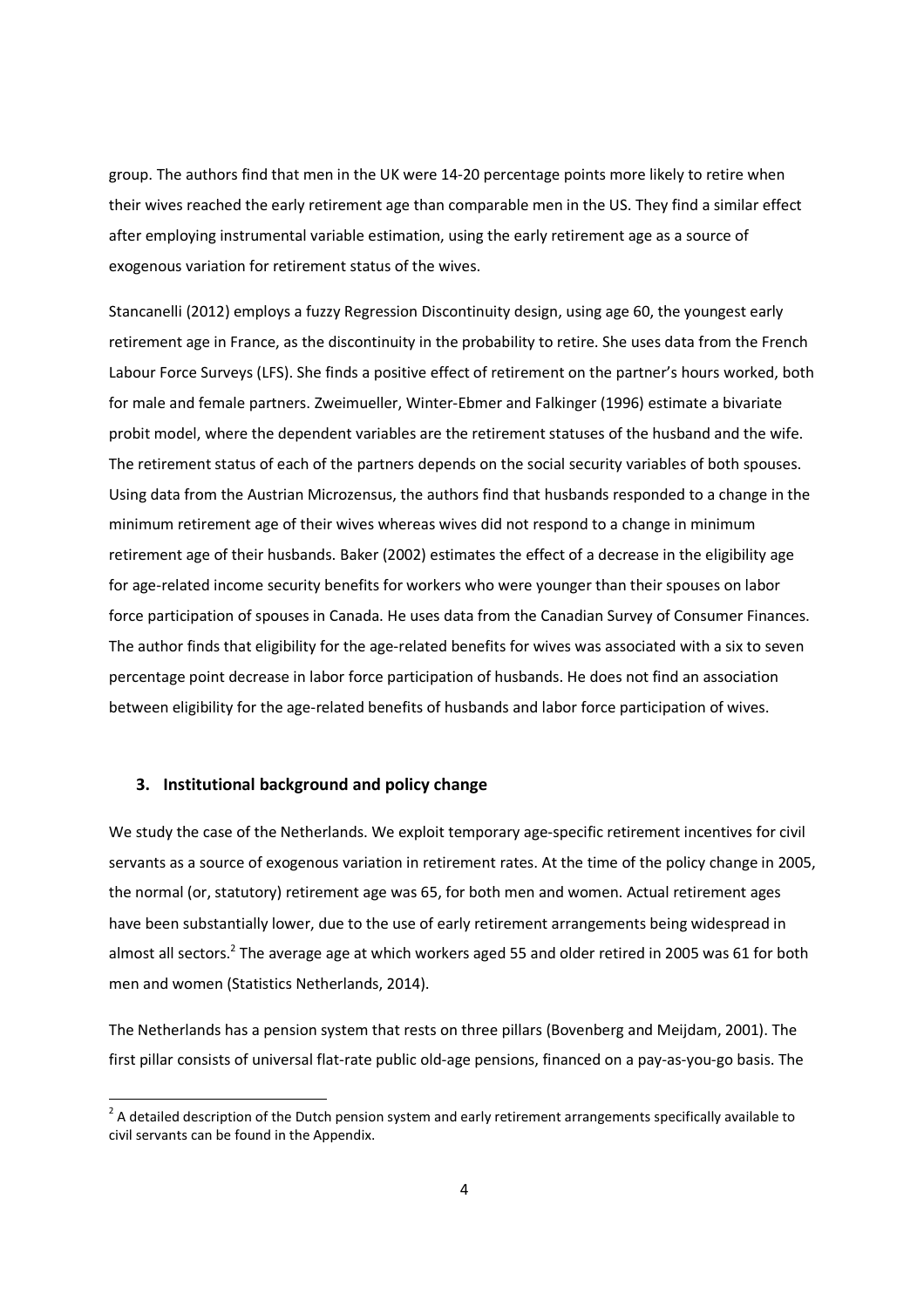second pillar concerns occupational pensions. These are funded. Coverage rates are in the order of magnitude of 90 percent for employees. The third pillar includes private provisions. During the period 2000-2005, most occupational pension funds offered early retirement arrangements. So did the public sector pension fund. Its early retirement arrangements typically made it possible to retire as of the ages 61 or 62. We exploit a temporary decrease in the ER eligibility age for civil servants as a source of exogenous variation in husbands' retirement probability to estimate the impact of early retirement of husbands on their wives' probability to retire within one year. $3$ 

The Dutch central government announced a temporary decrease in ER eligibility age for its workers in April 2004. This decrease is referred to as `the early retirement window' in the remainder of this paper. As a part of a reorganization of the central government, certain civil servants employed at central government organizations were allowed to be offered possibilities for early retirement in the year 2005 at lower than common ages. Central government organizations only had permission to offer early retirement if this would save existing jobs of younger civil servants at the level of the organization.<sup>4</sup> In practice, each of the central government organizations offered early retirement collectively to its eligible workers, so to either all or none of them (Dutch Government, 2004). This aspect prevented that the early retirement window was targeted at workers whose wives had a relatively low or high probability to retire in the year to come.<sup>5</sup> The gross retirement benefits offered by the early retirement window were equally generous as those associated with regular ER programs and could have been up to 70 percent of workers' average gross wages.<sup>6</sup>

Civil servants could only enter the early retirement window if they met several eligibility criteria (Dutch Government, 2004, 2005). First, civil servants had to be 55 or older on the day of early retirement. Second, they were required to have had a continuous employment tenure as a civil servant of at least ten years prior to early retirement. Third, they needed to have contributed to the public sector pension fund continuously during the ten years prior to early retirement. The second and third requirement are important for our identification strategy, because they prevented self-selection into the public sector of

.<br>-

 $3$  We consider a 12 month period, not a calendar year.

 $<sup>4</sup>$  Saving existing jobs refers to preventing forced layoff due to reorganization.</sup>

<sup>&</sup>lt;sup>5</sup> If early retirement would have been offered to workers individually, employers may have offered it only to illhealth workers or to workers with a low productivity due to having a poor health. This might bias the estimate of the treatment effect of interest upwards.

 $<sup>6</sup>$  Net replacement rates could have been higher than 70 percent of workers' mid-career salaries. Replacement</sup> rates depended among others on the birth dates of individuals. The early retirement window was not actuarially fair, but rather quite advantageous for workers.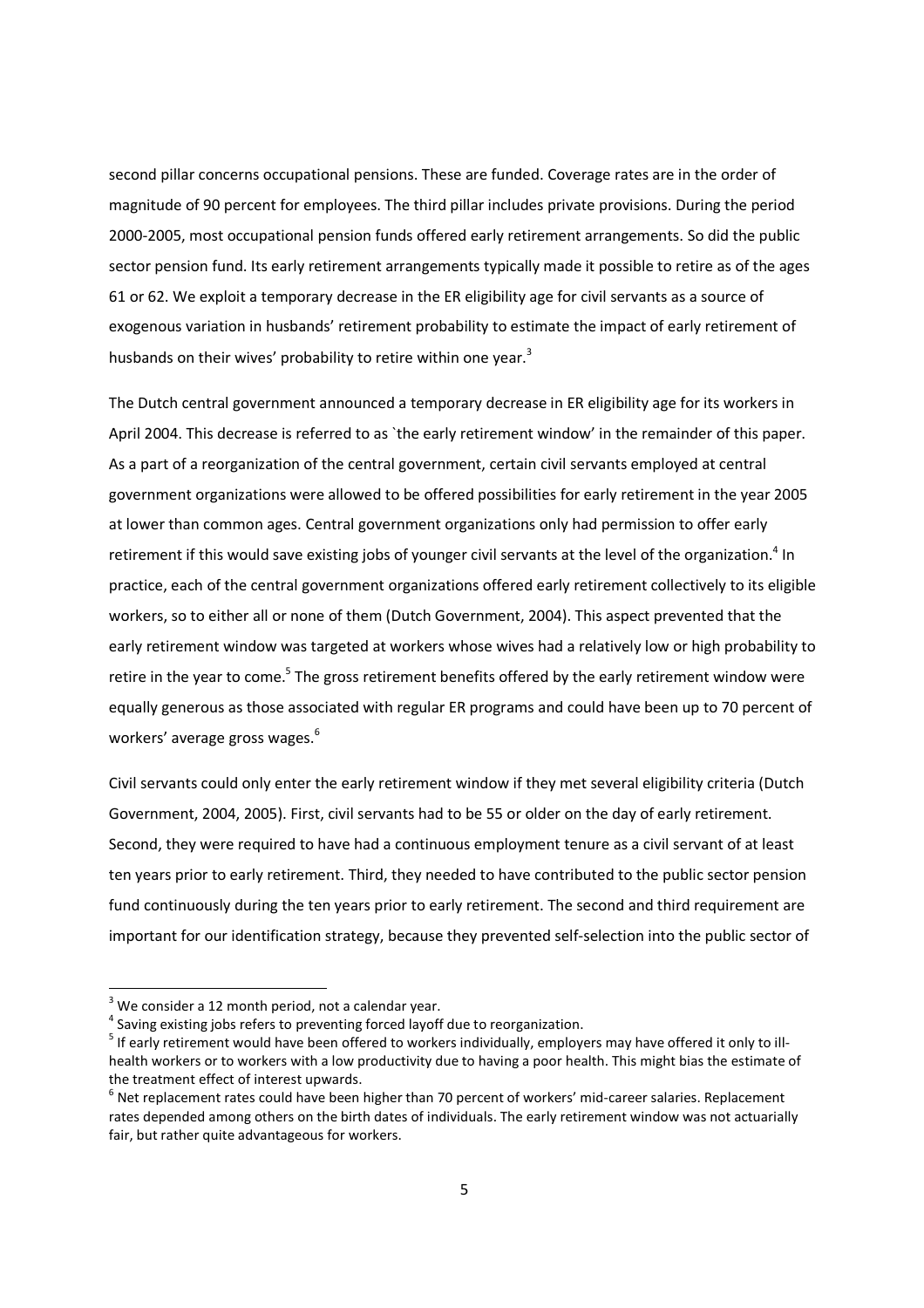workers who planned to benefit from the extra ER incentive. Central government employers had to decide before 1 January 2005 whether to open the early retirement window and entering civil servants had to retire on or before 1 December 2005. The early retirement window offered early retirement benefits to workers until they reached the age of 65 and with a duration of no longer than eight years. This implies that civil servants aged 57 or older at the day of early retirement were entitled to retirement benefits for the full period until their normal retirement at age 65. Civil servants who were born before 1 January 1948 could let the employer pay for 50 percent of the pension accrual for at most four years. The early retirement window for civil servants thus provided strong incentives to retire for those 58 or older, slightly weaker incentives for those aged 57<sup>7</sup> and much weaker incentives at ages 55 or 56.

#### **4. Data**

.<br>-

We use administrative data collected and prepared for research purposes by Statistics Netherlands. The main data we use cover the period 2000-2005 and include variables on job and personal characteristics.<sup>8</sup> The job characteristics data provide information on all jobs any individual registered in the Netherlands has been employed in. The job information includes job spells (precise start and end dates per job), the industry code and the annual wage. The personal characteristics data contain information on demographic characteristics for the whole Dutch population. The demographic characteristics include nationality, marital status, birth year and birth month. The personal characteristics data also include a partner identifier that allows us to link partners to each other.

We select observations on opposite-sex couples for which both members were in the age category 53- 60 in the year of observation.<sup>9</sup> We select observations on couples who had been married for at least five years on December  $31<sup>st</sup>$  of the year of observation. We do so, because couples who had a stable marriage may have been more likely to plan the future together and may therefore have been more likely to coordinate retirement than couples who had been married for a relatively short time. We exclude observations on couples in which at least one of the spouses did not possess the Dutch

 $<sup>7</sup>$  The early retirement window thus was "an offer they could not refuse" for workers aged 57 and older.</sup> 8 The original file names are *Doodsoorzaken (2000-2005)*, *Landelijke Medische Registratie* (*LMR, 1998-2004*), *SSB Banen (1999-2008)*, *SSB Personen (2000-2005)* and *PARTNERBUS (2010)*. Unfortunately, for the years we are interested in, there are no data available on e.g. financial wealth.

 $^9$  Being married includes having a registered partnership. Registered partnership refers to partnerships enjoying legal status similar to marriage. Being married excludes cohabitation without being married or without having a registered partnership.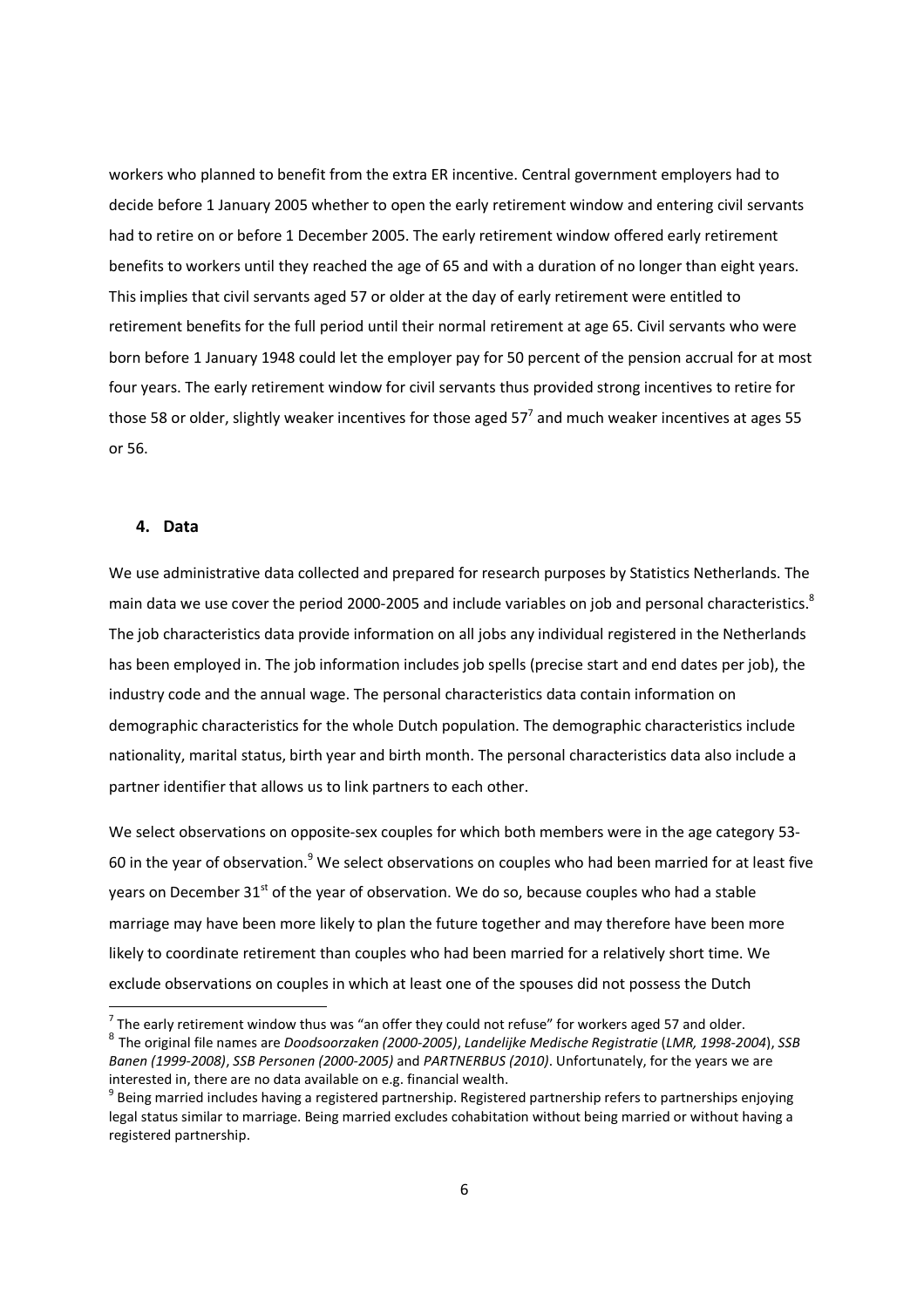citizenship during the year of observation. The motivation for this exclusion is that workers who did not have the Dutch citizenship may have had an increased probability to have resided and worked outside the Netherlands for a longer period during their working lives. Workers did not accumulate public oldage pension rights when residing abroad and typically did not accumulate early retirement pension rights when working abroad. This may have negatively affected accumulated public old-age pension rights, and accumulated early retirement pension rights for the affected wives in particular. As early retirement opportunities of the affected wives may have been limited, these wives may not have retired early, irrespective of the retirement decisions made by their husbands.

We exclude observations for which the husband had not been continuously employed as a civil servant for the ten years prior to January  $1<sup>st</sup>$  of the year of observation. We do also exclude observations for which the wife had not been continuously employed outside the public sector for the ten years prior to January  $1<sup>st</sup>$  of the year of observation. We make these selections for the following reasons. First, because one of the eligibility criteria for making use of the early retirement window was that husbands had been continuously employed as civil servants for the ten years prior to commencing early retirement. Our selection ensures that husbands in the dataset could have been eligible for entering the early retirement window for civil servants, and wives could not have been. Second, because workers with a continuous employment tenure of at least ten years had a strong labor force attachment. Wives and husbands who had a weak labor force attachment may not have engaged in career planning and may so not have planned retirement or coordinated retirement with their spouses. As an additional measure to ensure that the workers we study had a strong labor force attachment, we exclude observations on workers who earned less than 15,000 euros in the year prior to the year of observation.

Observations on couples that included at least one spouse who died in the year of observation or had been hospitalized somewhere between 1999 and the final year of observation are also excluded from the sample. By making this selection we aim to limit the potential endogeneity of retirement status to health. We use retirement of the first retiring member of the couple as an absorbing state. This implies that we do not use observations for years after a member of the couple had retired.

In Section 6.3.2, we perform robustness checks on the various aspects of our data selection. In general, we find that our result is robust to changing the data selection criteria. We use about 7,300 observations for our analysis. Our analysis focuses on the effect of retirement of the husband on retirement status of the wife. We do not estimate the reverse relationship because of a lack of observations. There were too few wives induced to retire by the introduction of the early retirement arrangement we use. This may

7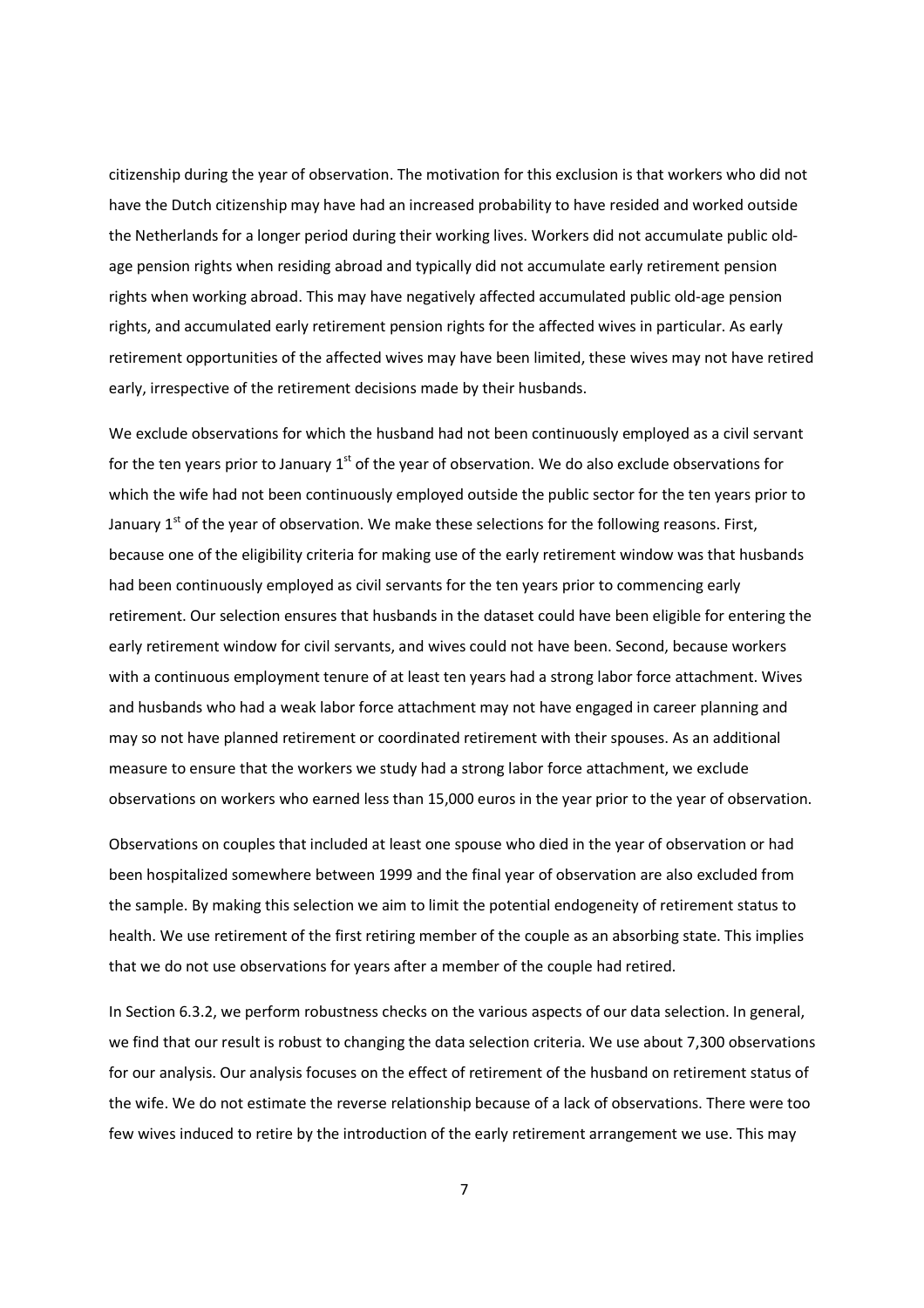have to do with the fact that labor market attachment of women in the Netherlands was not uniformly strong.

Table 1 shows descriptive statistics for couples that include a wife who was employed outside the public sector, i.e. a wife who was employed, but not as a civil servant. Wife's and husband's age are measured on December 31<sup>st</sup> of the respective year. Wife's and husband's wage income (at *t*-1) indicate the total wage income the wife and her husband earned in the year prior to the year of observation. The wage income variables are measured in thousands of deflated euros.

The control group in our instrumental variable model includes wives whose husbands were employed as civil servants in 2005 and were 53 or 54 years old in 2005, i.e. wives with husbands who were ineligible to withdraw from the labor force through the special early retirement window. The treatment group includes wives whose husbands were employed as civil servants in 2005 and were in the age category 55-60 in 2005, i.e. women partnered with those civil servants who could have been offered early retirement. Table 1 shows that wives in the control group had a similar wage income in the year prior to the year of observation as wives in the treatment group. Wage income of husbands and wives (at *t*-1) was also similar for the treatment group as for similarly selected couples in the years before the early retirement window was opened. For the external validity of our study, it is important to notice that couples that included a husband who was employed as a civil servant were in general comparable, in terms of observables, to couples that included a husband who was employed outside the public sector.<sup>10</sup>

The early retirement window was opened for civil servants employed by certain central government organizations. We do not directly observe early retirement window offers at the level of individual workers. This implies that we cannot observe whether a civil servant who did not retire rejected the early retirement offer or simply was not offered the early retirement window. Hence the "treatment" group as defined in our data is somewhat larger than the "true" treatment group.<sup>11</sup> Important to notice is that the early retirement window was offered to workers in departments or organizations within the central government collectively rather than to individual workers. This makes it unlikely that there was individual selection in offering the early retirement window.

<u>.</u>

 $^{10}$  We impose comparable selection criteria (esp. tenure in industry) on husbands employed outside the public sector as for the treatment group.

<sup>&</sup>lt;sup>11</sup> We do not know how much smaller the "true" treatment group is than the observed treatment group.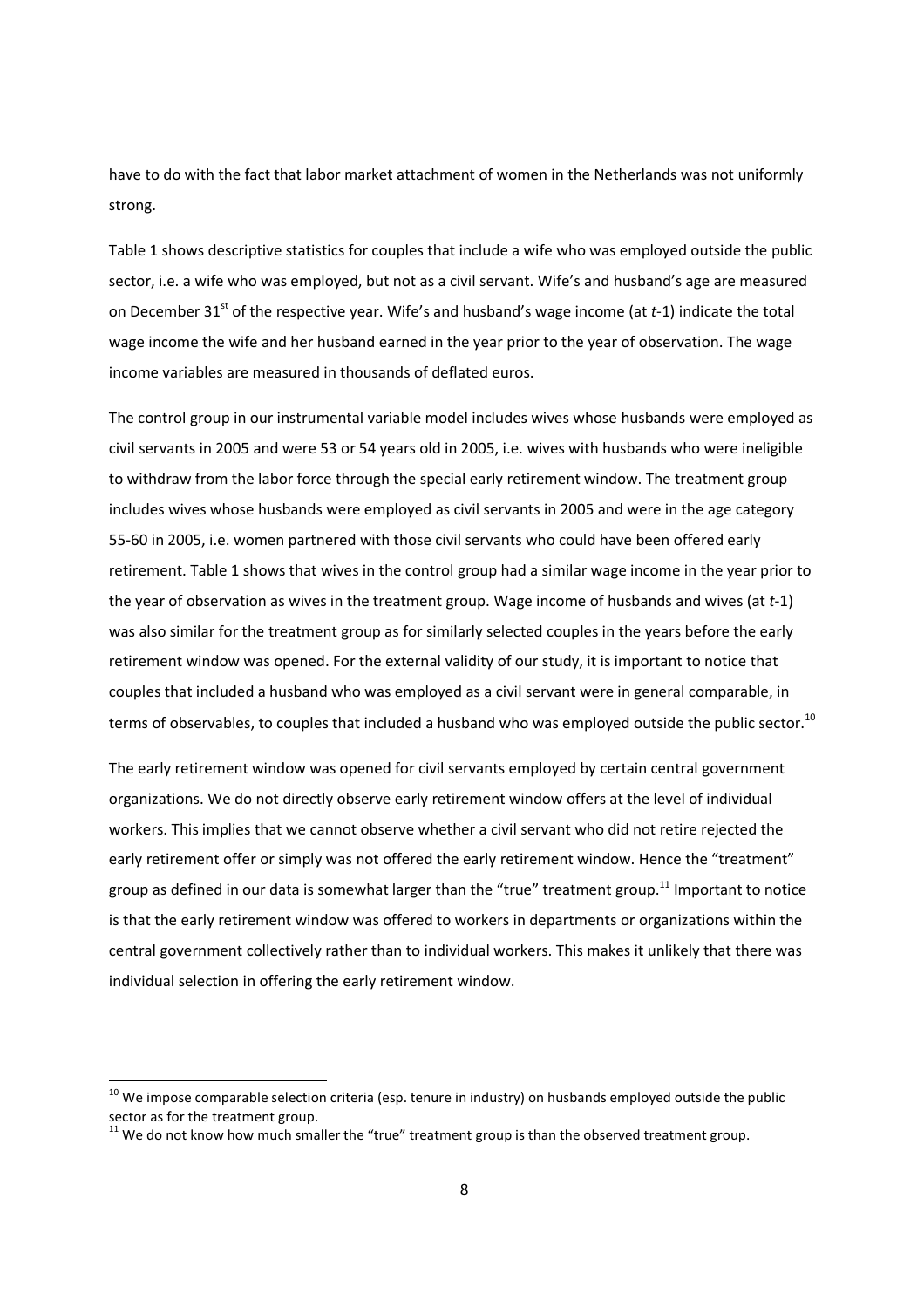### **5. Methodology**

We employ an instrumental variable approach to estimate the impact of early retirement of the husband on retirement status of the wife. We instrument the retirement choice of the husband using dummy variables for the ages at which husbands were eligible for entering the early retirement window, interacted with a dummy variable for the year 2005, i.e. the year of the policy change.<sup>12</sup> We estimate our model using only observations on wives employed outside the public sector whose husbands were employed as civil servants. We use wives whose husbands were aged 53 or 54 in 2005 as the control group and wives whose husbands were in the age category 55-60 in 2005 as the treatment group.<sup>13</sup> We assume that, conditional on the covariates and treatment status, wives whose husbands were aged 53 or 54 in 2005 were similar in terms of the probability to retire to those who had husbands in the age category 55-60 in 2005. We think this is reasonable, as factors influencing the probability to retire across the lifecycle such as age, age of the husband, wage income and health are controlled for. The model controls for time-invariant heterogeneity as well. The treatment effect we estimate is a Local Average Treatment Effect (LATE), i.e. the effect of husband's early retirement on the wife's probability to retire within one year for those couples for whom the husband was induced to retire early by variation in the eligibility conditions.

#### *5.1 Instrument validity*

<u>.</u>

The validity of our instruments hinges on the satisfaction of two conditions. First, the instruments have an impact on the probability that husbands retired. Second, the instruments do not correlate with unobserved factors having an impact on the probability that wives retired.

Figure 1 shows retirement rates for husbands who were employed as civil servants. We see some very pronounced patterns. Husbands in the age category 55-60 had higher retirement rates in 2005 than in earlier years. The difference in retirement rates between 2005 and earlier years was especially large for husbands in the age category 57-60. Husbands aged 53 or 54 had similar retirement rates in 2005 as in earlier years. This is all in line with the age-specific incentives as provided by the temporary decrease in

<sup>&</sup>lt;sup>12</sup> Bloemen, Hochguertel and Zweerink (2013) employ a similar identification strategy to estimate the effect of retirement on the probability to die within five years.

 $13$  We do not use wives with husbands employed in a particular industry other than the public sector and in the age category 55-60 as the control group, because there was no industry whose workers were similar in terms of observables and faced similar pension incentives as civil servants.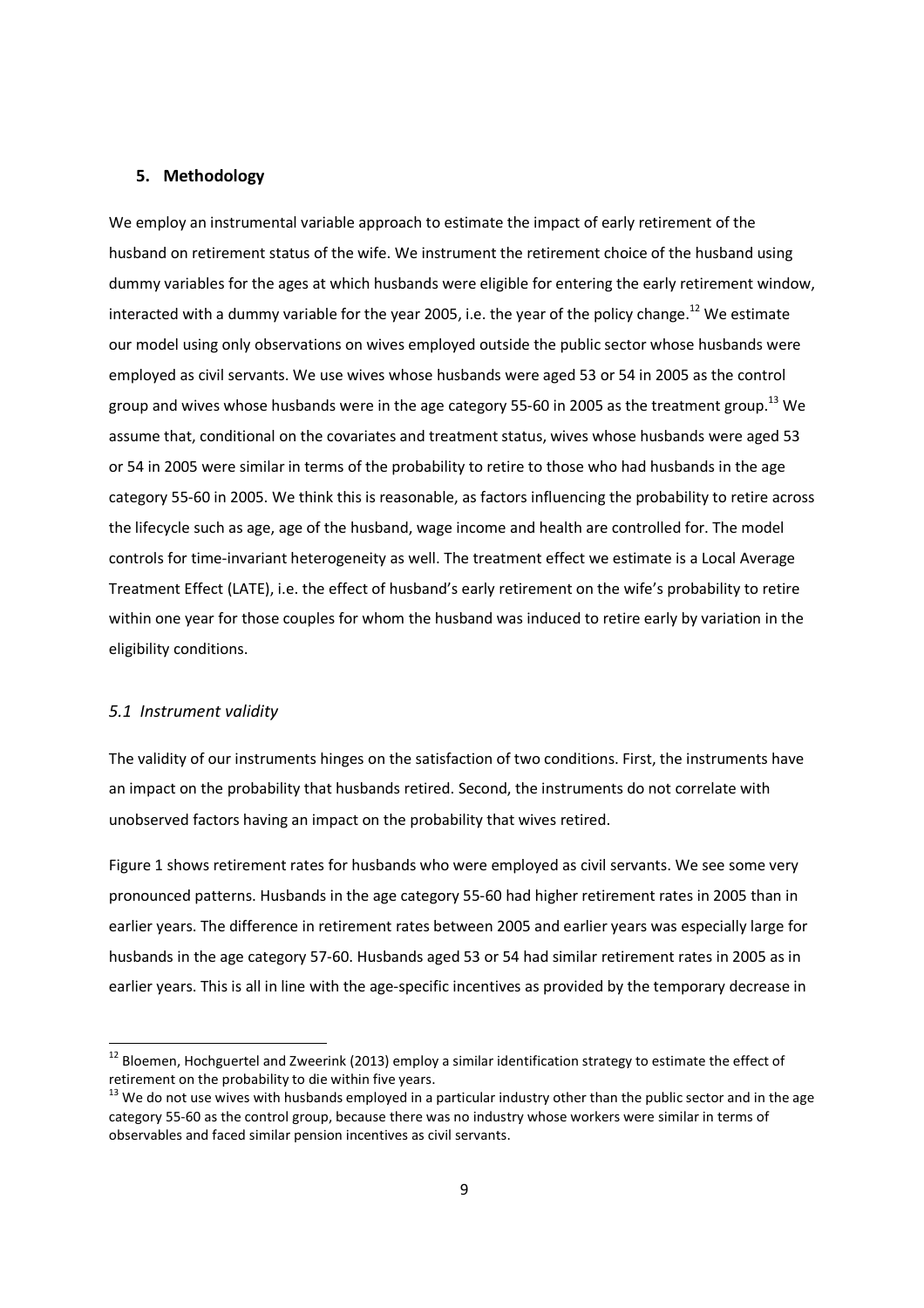eligibility age in early retirement benefits, as discussed in Section 3. This supports our hypothesis that our instruments are relevant.

To our knowledge, there were in 2005 no similar early retirement windows in sectors other than the public sector. We thus do not expect the opening of the early retirement window to have had a direct impact on the probability that the wives in our sample retired. We are also not aware of any event other than the opening of the early retirement window that may have affected the probability to retire for husbands employed as civil servants and in the age category 55-60 in 2005. We expect that our instruments are not correlated with unobserved factors that influenced the wives' probability to retire. Wives' unobserved health, number of hours worked or stress levels associated with work are among the unobserved factors that may have influenced wives' probability to retire. These factors may be affected if retirement of the husband could have been anticipated. Correlation due to anticipation of the opening of the early retirement window, however, is not expected to be an issue. This is because the opening of the early retirement window was only announced by the government in April 2004 and central government employers only decided after that time whether and to whom they would actually open the early retirement window. Selection into public sector jobs by husbands or wives after the announcement of the policy change is not an issue either. The reason for this is that eligibility for entering the early retirement window required individuals to have been employed as civil servants continuously for the ten years prior to early retirement and to have contributed to the public sector pension fund during the ten years prior to early retirement.

Another possible threat to the exogeneity of our instruments is that factors other than the opening of the early retirement window may have boosted retirement rates for civil servants in 2005. Changes in disability insurance may, for instance, have affected retirement rates of civil servants.<sup>14</sup> Figure 2 shows that retirement rates for husbands employed outside the public sector and in the age category 55-60 were not higher in 2005 than in other years. This indicates that there were no factors affecting retirement rates of husbands in general in 2005. It could also be that retirement rates for wives with husbands in the age category 55-60 were higher in 2005 than in earlier years, irrespective of the sector the husbands were employed in. The introduction of a policy that provided wives with an incentive to retire in 2005 if their husbands were born in certain years, for instance, may have caused such a deviation. Figure 3 shows that retirement rates for wives employed outside the public sector with

<u>.</u>

 $14$  Disability insurance (DI) and its relation to early retirement are discussed in the Appendix. DI is a universal social insurance scheme and not sector-specific.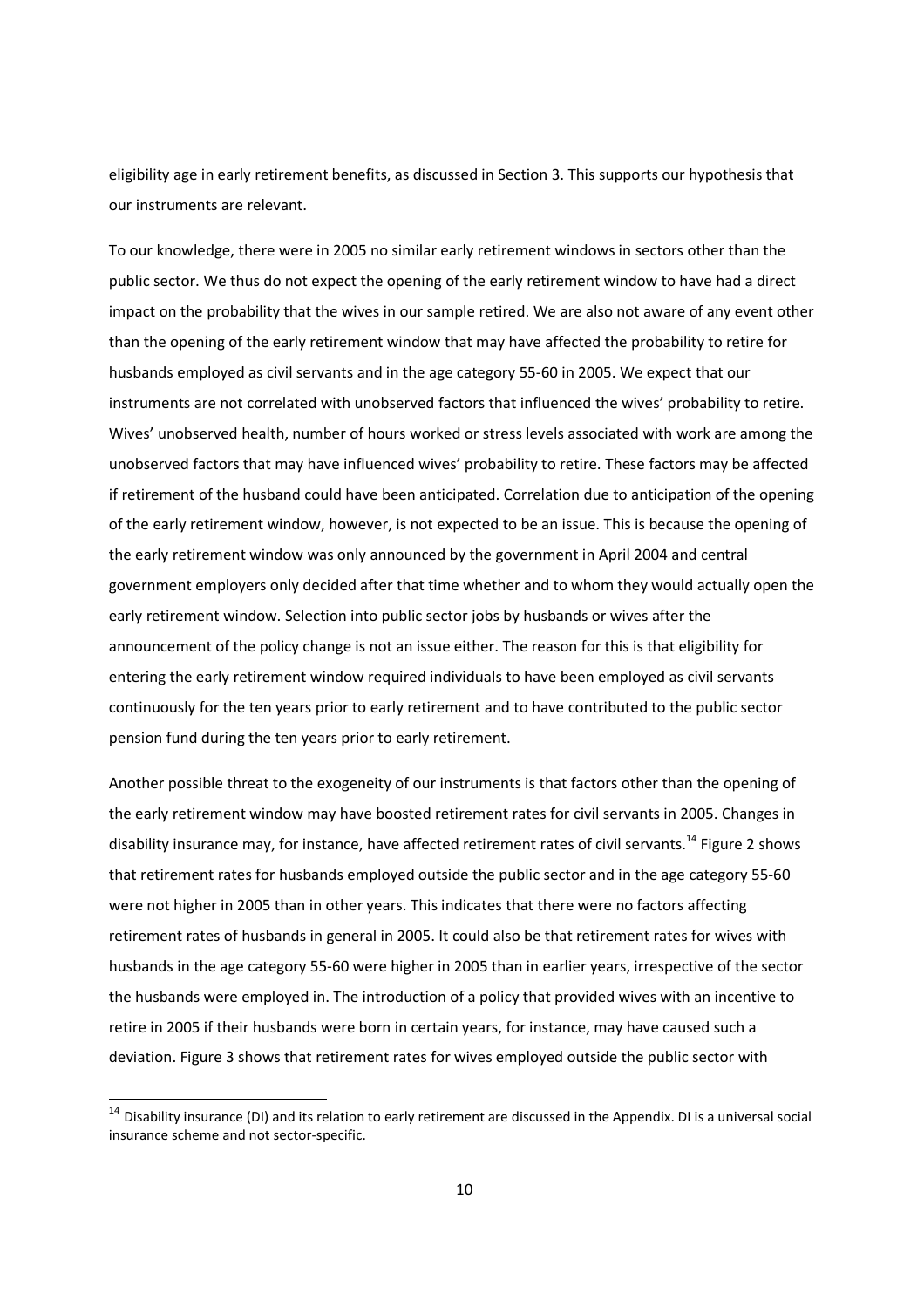husbands employed outside the public sector and in the age category 55-60 were not higher in 2005 than in earlier years.

Figure 4 shows that retirement rates for wives with husbands aged 60 in 2005 were much higher than for wives with younger husbands in 2005 and for wives with husbands aged 60 in previous years. This may suggest that if we find an effect of retirement of the husband on retirement status of the wife, this effect may be driven by wives whose husbands were aged 60 in 2005.

# *5.2 Model specification*

<u>.</u>

We employ a two-stage-least-squares fixed effects (FE) instrumental variable model to estimate the LATE. In the first stage, retirement status of the husband is estimated and in the second stage, the impact of predicted retirement of the husband on the wife's probability to retire is estimated. As we use a fixed effects model, our model has the advantage that it controls for effects of time-invariant individual characteristics and allows individual fixed effects and observed characteristics to be correlated with each other. We control for year effects and for differences in wife's and husband's probability to retire across age. We specify the first stage of our model as follows:

(1) 
$$
H_{it} = e_0 + \sum_{j=2000}^{j=2004} b_j D_{jt} + \sum_{k=2}^{k=3} c_k A_{kit} + \sum_{k=2}^{k=3} c_{kp} A_{kitp} + \sum_{l=55}^{l=60} d_{05lp} D_{05,t} E_{lit} + g'_{it-1} m
$$

$$
+ e_i + v_{it}
$$

where  $H_{it}$  is a dummy that is 1 if the husband of couple *i* retired in year t.<sup>15</sup>  $H_{it}$  is 0 otherwise.  $D_{it}$  is a year dummy that is 1 in year *j* and 0 otherwise.  $A_{kit}$  ( $A_{kitp}$ ) denotes the difference between the age of the wife (husband) in couple *i* in year *t* and 53, taken to the *k*th power.<sup>16</sup>  $E_{lit}$  is an age dummy that is 1 if the husband in couple *i* reached age *l* in year *t* and 0 otherwise.  $g_{it-1}$  includes wage income of the wife (at *t*-1) and wage income of the husband (at *t*-1).  $v_{it}$  is an error term.  $e_i$  is an individual fixed effect that is allowed to be arbitrarily correlated with all covariates.

 $15$   $H_{it}$  is a dummy that is 1 if the husband of couple *i* retired in year t only if the husband retired before the wife. This is because we use retirement of the first retiring member of the couple as an absorbing state.

<sup>&</sup>lt;sup>16</sup> We do not include  $A_{1it}$  and/or  $A_{1itp}$  in our models. Including  $A_{1it}$  and/or  $A_{1itp}$  is not possible due to multicollinearity caused by the presence of the year dummies.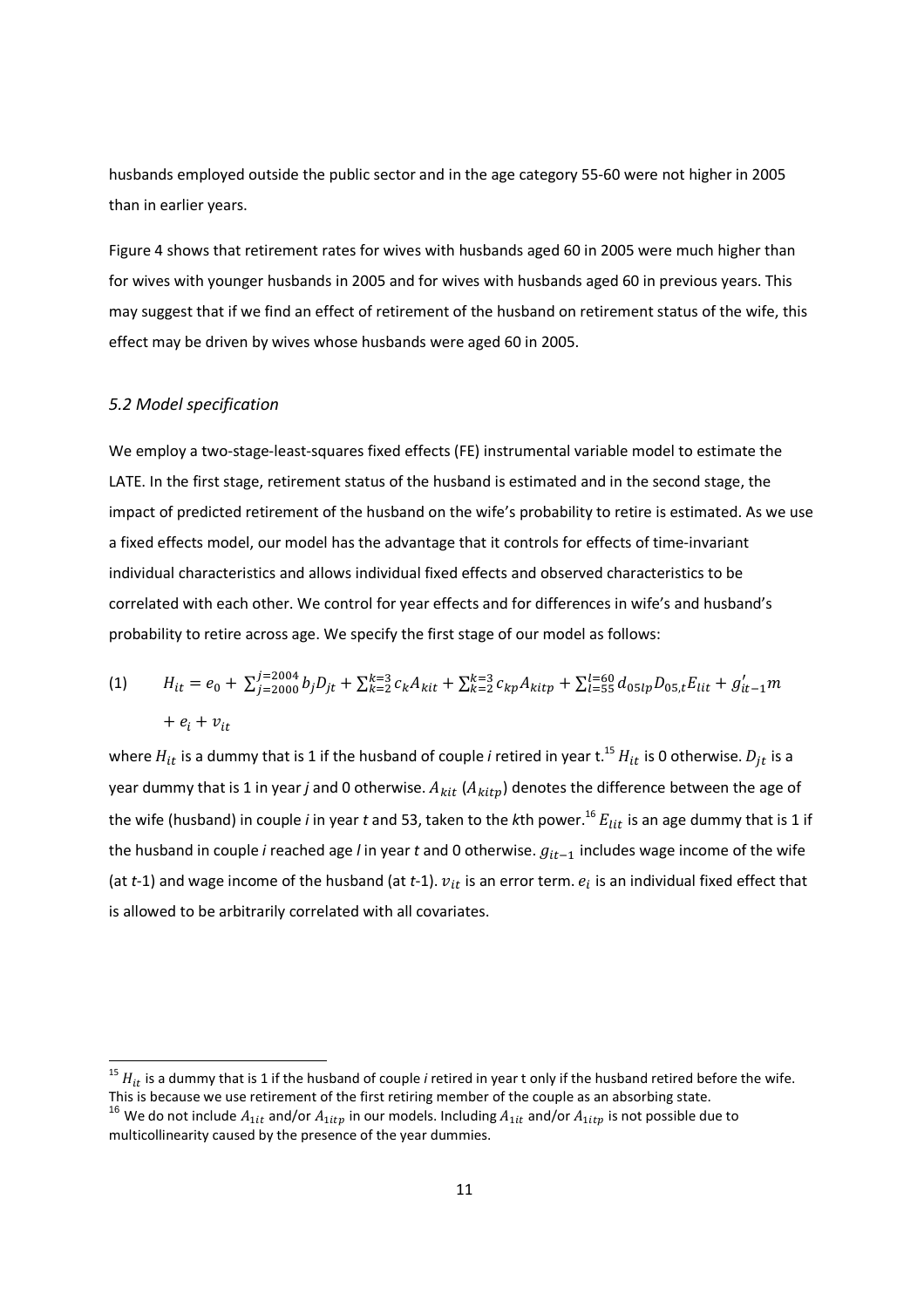The second stage is specified as follows:

$$
(2) \qquad W_{it} = \alpha_0 + \sum_{j=2000}^{j=2004} \gamma_j D_{jt} + \sum_{k=2}^{k=3} \delta_k A_{kit} + \sum_{k=2}^{k=3} \delta_{kp} A_{kitp} + g'_{it-1} \varphi + \omega \widehat{H}_{it} + \alpha_i + u_{it}
$$

where  $W_{it}$  is a dummy that is 1 if the wife in couple *i* retired in year  $t$  and 0 otherwise. All other variables are as specified above for the first stage.  $\omega$ , the coefficient on the predicted retirement indicator of the husband, indicates the LATE. Fixed effects  $\alpha_i$  are allowed to be correlated with all covariates.  $\alpha_i$  and  $e_i$ are also allowed to be correlated with one another.  $u_{it}$  and  $v_{it}$  are allowed to be correlated with each other as well.

### **6. Results**

# *6.1 The uninstrumented case*

It is instructive to first consider a regression of wife's retirement status on the husband's retirement status without correcting for potential endogeneity. Table 2 shows that the coefficient estimate on retirement status of the husband is minus 2.4 percentage points and significant at the ten percent significance level, conditional on fixed effects and observables. This would suggest a negative association between retirement dates within the couple.

#### *6.2 Instrumental variable estimates*

Table 3 shows the instrumental variable fixed effects estimate.<sup>17</sup> The coefficient estimate on retirement of the husband indicates that retirement of husbands induced by the opening of the early retirement window actually increased their wives' probability to retire within one year by 24.6 percentage points. This effect is significant at the ten percent level. Interestingly, the coefficient estimate on retirement of the husband has the opposite sign in the instrumented case compared to the uninstrumented case. This suggests that retirement status of the husband is indeed endogenous to the retirement status of the wife. The coefficient estimate on instrumented retirement of the husband, which indicates the LATE, is slightly larger than the effects found by Hospido and Zamarro (2014) and Banks, Blundell and Casanova Rivas (2010). They, respectively, find a positive effect of 16-18 percentage points and 14-20 percentage points of retirement of the husband on wives' probability to retire within the same two-year time

.<br>-

 $17$  Table 6 shows the first and second stage estimates.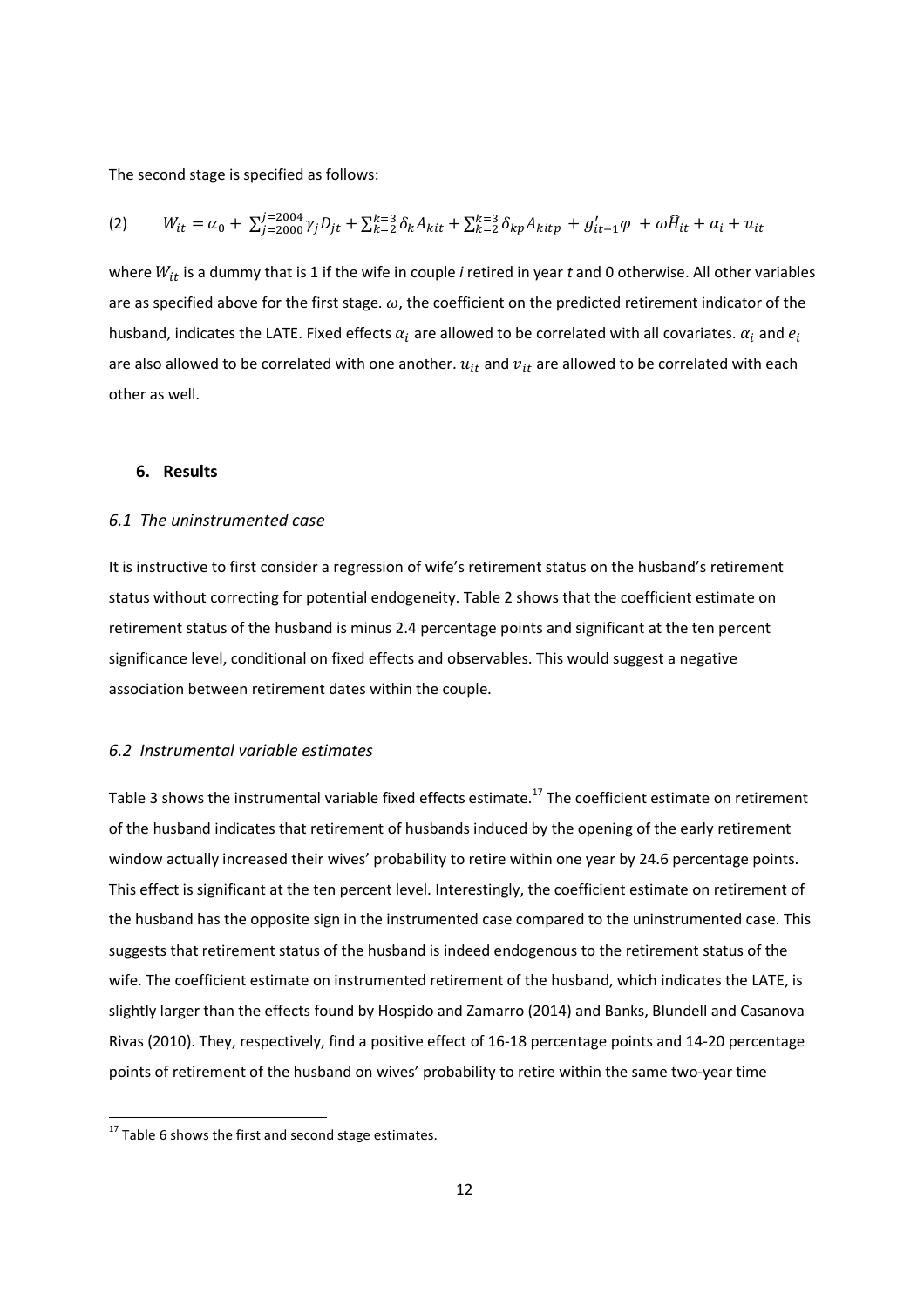interval. The *F-*statistic in the first stage shows that our instruments are jointly relevant at the one percent significance level.

# *6.3 Robustness checks*

<u>.</u>

#### *6.3.1 Robustness checks on the model specification*

#### *Functional form specification: Age dummies and nonlinear age and year terms*

Our statements concerning the probability to retire are to be understood conditional on wife's and husband's age. Wife's age is an important determinant of retirement status of the wife, as is husband's age an important determinant of retirement status of the husband. This may make our result sensitive to the specification of the age function used in our model. We control for polynomial second and third order wife's and husband's age effects in our instrumental variable model. As a robustness check, we estimate the instrumental variable model once controlling for second order wife's and husband's age effects only and once controlling for a fourth-degree polynomial in wife's and husband's age. Table 4 (variations a-d) shows that the LATE estimates for the alternative models are similar to the LATE estimate for the baseline model. This indicates that our instrumental variable result is robust to controlling for wife's and husband's age effects of one order lower or one order higher (variations a and b). Our instrumental variable result is robust to controlling for wife's and husband's age fixed effects rather than nonlinear age effects (variation c) and non-linear year effects rather than year fixed effects (variation d) as well. $^{18}$ 

#### *Individual effects: random effects and no individual effects*

We also estimate the instrumental variable model with individual random effects (RE). Variation in estimates may point to individual effects being correlated with covariates. We estimate the RE instrumental variable model using the baseline specification as in (1) and (2). We add husbands' and wives' birth year dummies to the existing set of independent variables to control for birth year fixed effects for both spouses. Table 4, variation e, shows that the LATE estimated using the RE model is significant at the one percent level and that it is almost identical to the LATE estimated using the FE

<sup>&</sup>lt;sup>18</sup> Husbands'/wives' age fixed effects enter the model through husbands'/wives' age dummies and the non-linear year effects are controlled for in the model by including the terms ( $year - 2000)^2$  and ( $year - 2000)^3$ .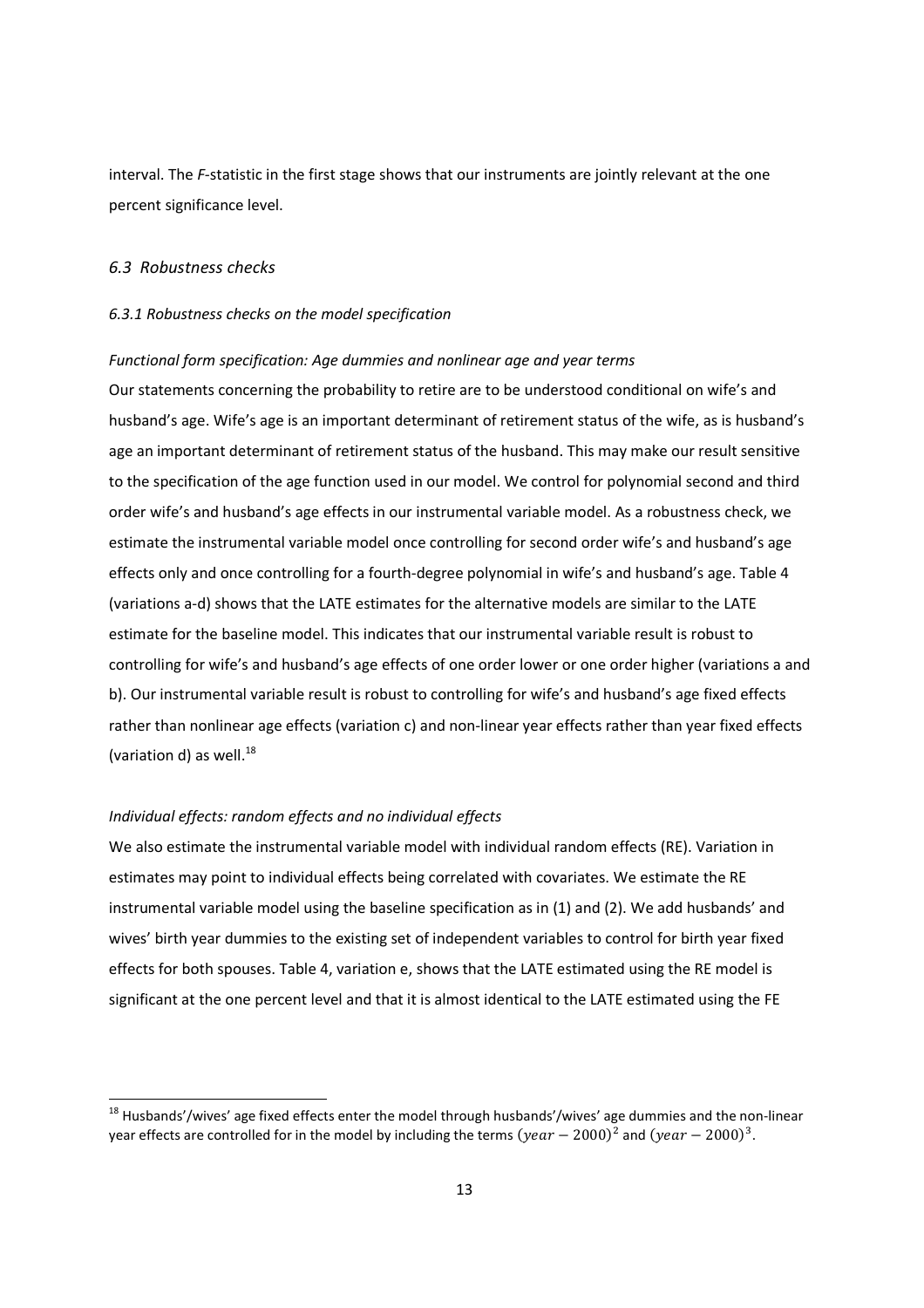model.<sup>19</sup> This suggests that individual effects and covariates are only weakly correlated with each other. Lastly, we estimate the instrumental variable model without individual effects but with the husbands' and wives' birth year dummies to verify how sensitive our result is to not controlling for unobserved heterogeneity. The LATE estimated using the model without individual effects is almost equal to the baseline LATE (variation f).

#### *6.3.2 Robustness checks on data selection*

#### *Selection on age*

Our dataset includes observations on workers in the age category 53-60. The control group consists of wives with husbands who were aged either 53 or 54 in 2005. Because we use a fixed effects model, the control group effectively consists of wives whose husbands were aged 54 in 2005 only. We now include observations on wives and husbands aged 52 for all years and extend our control group to wives whose husbands were in the age category 52-54 in 2005 to verify whether our result is not driven by particular characteristics of either male civil servants aged 54 in 2005, or their wives' characteristics. Table 5, variation a, shows that our result is robust to adding observations on workers aged 52 for all years to our dataset and adding wives with husbands aged 52 in 2005 to the control group.

#### *Selection on Dutch citizenship*

Workers without Dutch citizenship and their spouses may have resided and worked a shorter part of their working lives in the Netherlands than couples consisting only of workers with Dutch citizenship. Dutch pension rules may have made working and residing abroad have a negative effect on accumulated (early retirement) pension rights, which may have provided affected wives in particular with a disincentive to retire early. We selected observations on workers with Dutch citizenship for our analysis, because wives provided with a disincentive to retire early may have been unlikely to be induced to retire by retirement of their husbands. Table 5, variation b, shows that the LATE estimated for the dataset including observations on workers without Dutch citizenship is similar to the baseline LATE, however.

#### *Selection on wage income*

<u>.</u>

We selected observations on workers who had a wage income during the year prior to the year of observation of at least 15,000 euros. Not having recourse to information on hours worked, we did so to

<sup>&</sup>lt;sup>19</sup> The coefficient estimates on retirement of the husband in the random effects and fixed effects model do not differ from each other at the five percent significance level.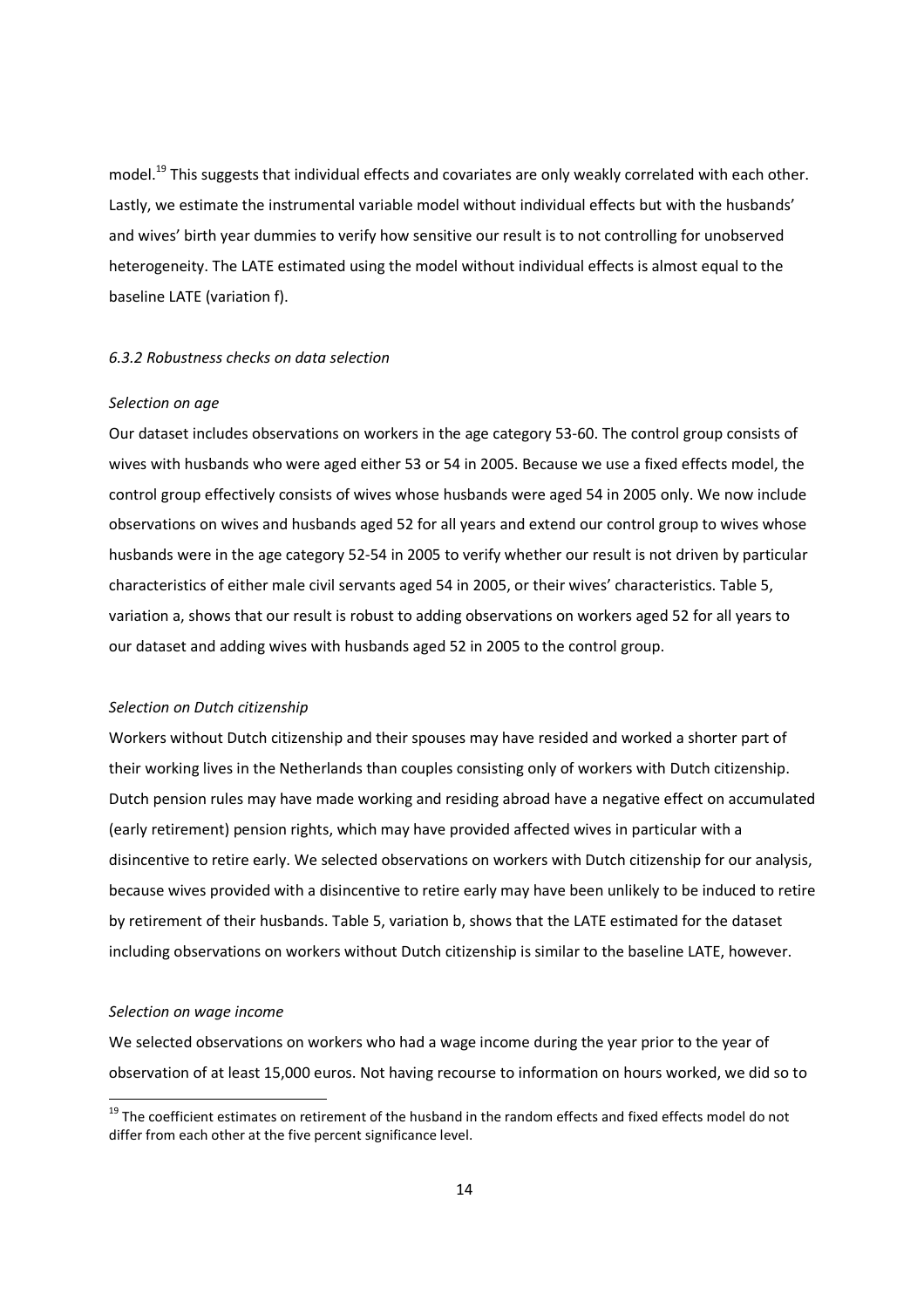make sure that husbands and wives in our sample had a strong labor force attachment. Workers with a weak labor force attachment may not have done career planning and may not have planned or coordinated retirement with their spouses. We may therefore not expect there to be an effect for this group of workers. Table 5 shows that the LATE estimate is slightly lower than the baseline LATE estimate if observations on workers with a wage income (at *t*-1) of at least 10,000 euros are included (variation c) and higher if observations on workers with a wage income (at *t*-1) lower than 20,000 euros are excluded (variation d). This suggests that workers with a stronger labor force attachment were indeed more likely to coordinate retirement with their spouses.

#### *Selection on hospitalization*

Ill-health workers may have had a higher probability to retire early than healthy workers. Workers with ill-health partners may also have had a higher probability to retire early than workers with healthy partners (possibly to provide spousal care). We have tried to limit the potential bias due to the endogeneity of retirement status of the husband and wife to both spouses' ill-health. We did so by dropping observations on couples including at least one spouse who died in the year of observation or had been hospitalized between 1999 and the final year of observation. Table 5, variation e, shows that the LATE is insignificant if it is estimated on a sample that also includes couples in which at least one member was hospitalized between 1999 and the final year of observation. The sample size increases with 39% compared to our baseline sample. The intuition for this finding is that adverse health shocks trigger retirement irrespective of any financial incentives provided. This drives the LATE towards zero.

#### *Selection on marriage duration*

Couples who had a stable marriage may have been more likely to plan the future together and may therefore have been more likely to coordinate retirement than couples who had been married for a relatively short time. We have estimated the LATE for observations on husbands and wives who had been married for at least five years on December  $31^{st}$  of the year of observation. Table 5, variation f, shows that the LATE is insignificant if it is estimated for observations on couples who had been married for at least one year on December  $31<sup>st</sup>$  of the year of observation. This suggests that couples with shorter or less stable marriages did not coordinate retirement. The LATE estimated for observations on couples who had been married for at least ten years on December  $31<sup>st</sup>$  of the year of observation (variation g) is, however, similar to the baseline LATE.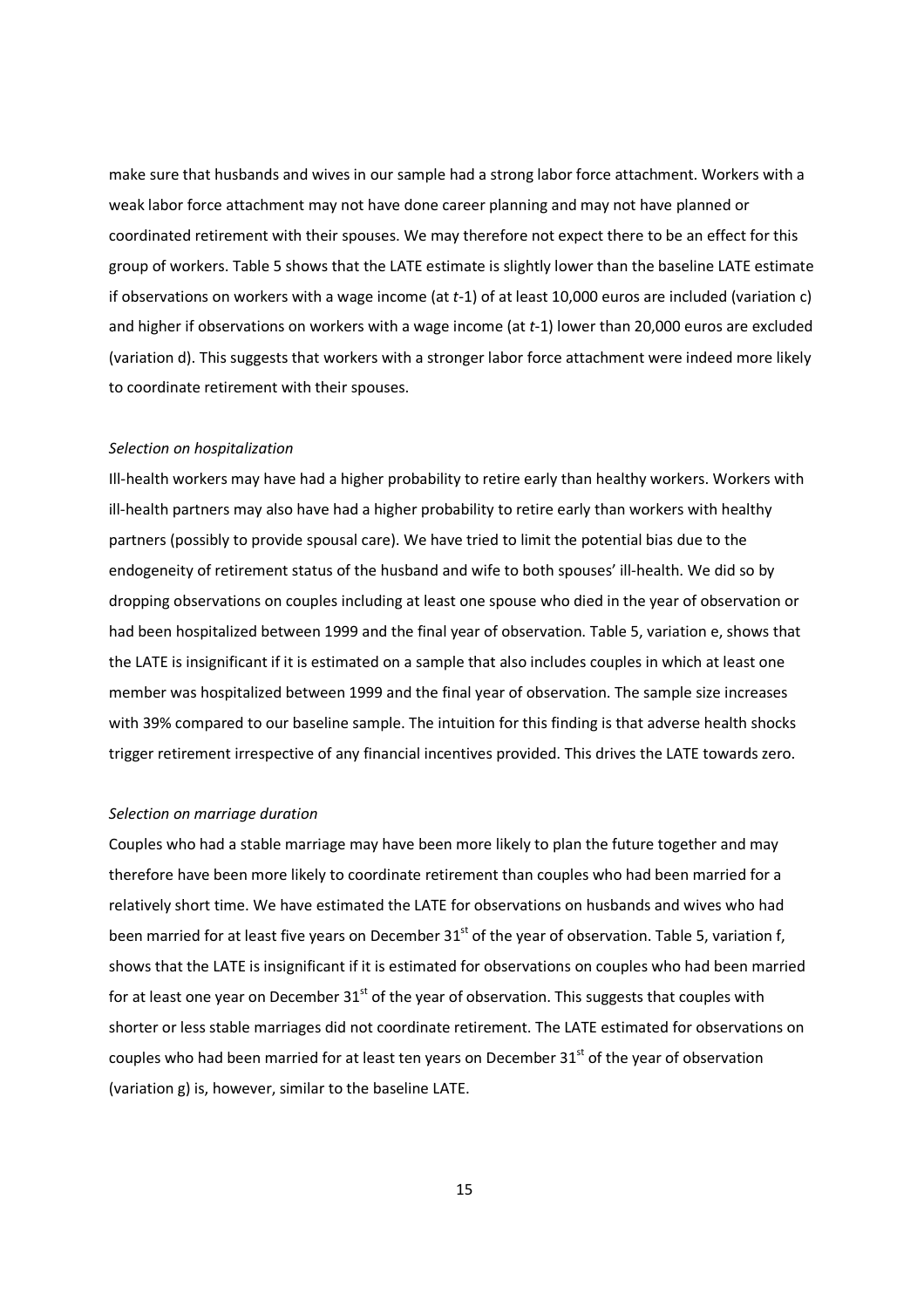#### *Selection on husbands' occupation*

We selected observations on wives with husbands who were employed as civil servants. Workers employed as civil servants may have had different retirement patterns than workers employed outside the public sector. This may have affected our result. As a robustness check, we estimate the LATE using data on wives with husbands who were either employed as civil servants or employed outside the public sector. The husbands employed outside the public sector are selected in a similar way as the husbands employed as civil servants. The model we estimate is the model specified in (1) and (2), except that the instruments, i.e. the interactions between the dummy for the year 2005 and the dummies for the husband's ages 55-60, are multiplied by a dummy for the husband being employed as a civil servant. Table 5, variation h, shows that our result is robust to correcting for civil servant-specific retirement patterns.

#### **7. Conclusions**

We investigate interactions between individuals' retirements by using a quasi-natural experiment where policy variation induces the husband to retire early. We then estimate the chance that the wife responds to the retirement choice of the husband. In order for our exercise to be meaningful, we focus on couples where only the male, but not the female, was subject to specific early retirement incentives, where both spouses can be characterized as having a strong labor market attachment, and where the couple forms a stable dyad, so as to make it plausible that joint planning of retirement is likely.

We benefited from having administrative data from the Netherlands and having a strong and exogenous source of variation in retirement status of the husband at our disposal. We have found that induced retirement of husbands increases the probability that the wife retires within one year by 24.6 percentage points. This result, which is robust, indicates that the temporary decrease of the eligibility age for early retirement benefits for male civil servants has strong spillovers to their spouse. The effect is driven by husbands aged 60 who had a wife aged 59 or 60. This is interesting, because in sectors other than the public sector, age 60 was a common eligibility age for early retirement benefits. Interactions between the early retirement window under review and regular early retirement arrangements in other sectors may thus play a role in the couples' decision to retire.

The findings suggest that policy makers ought to take into account that changes in pension and retirement system parameters may not only affect the individuals that reforms aim at, but also their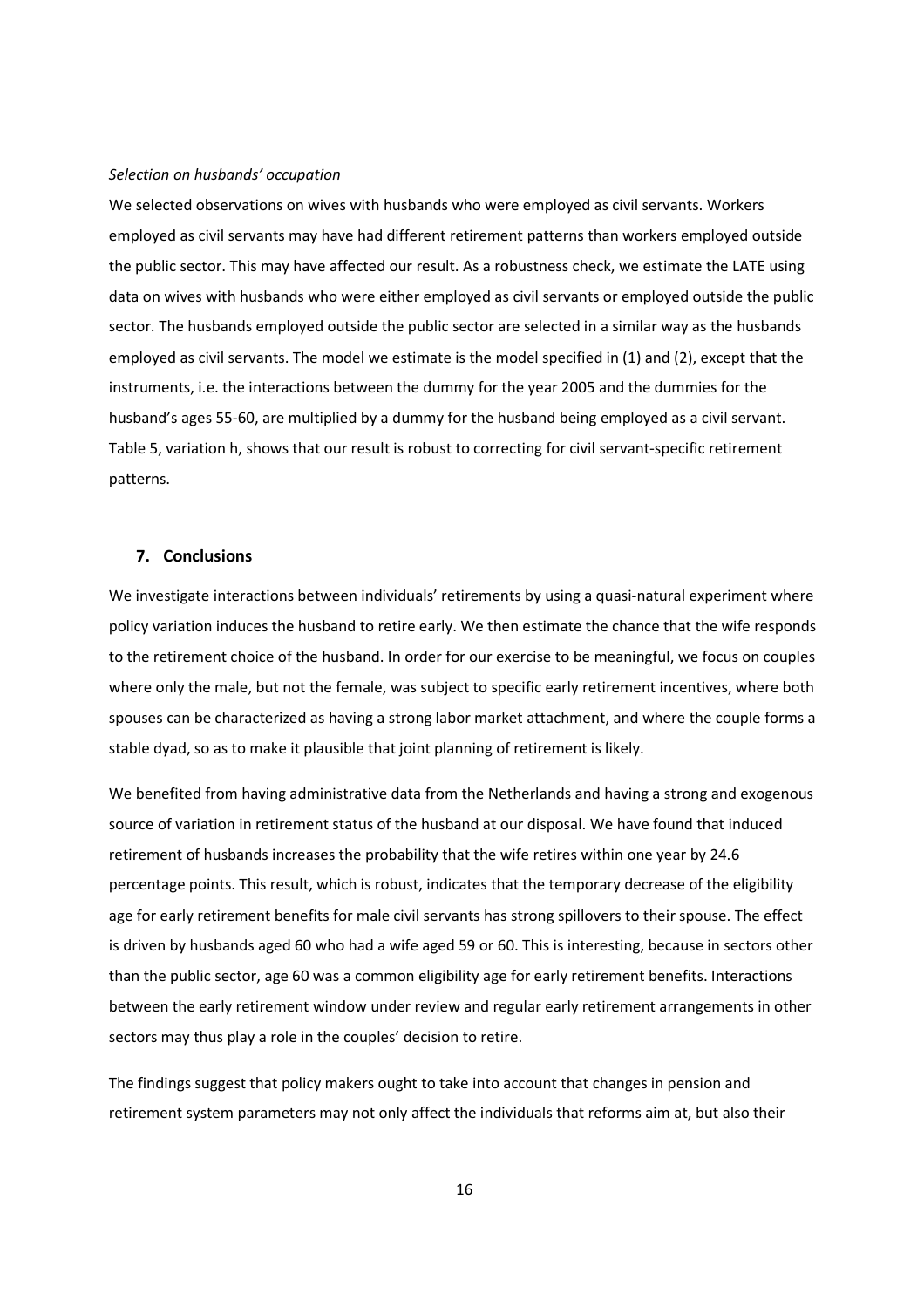associated spouses. To the extent that the underlying mechanisms symmetrically apply to increases in retirement age, a double dividend of increasing retirement ages is conceivable. This is relevant, also when considering the spillovers of the introduction or abolition of age-specific retirement incentives to retirement status of spouses in contexts and countries other than the ones currently studied.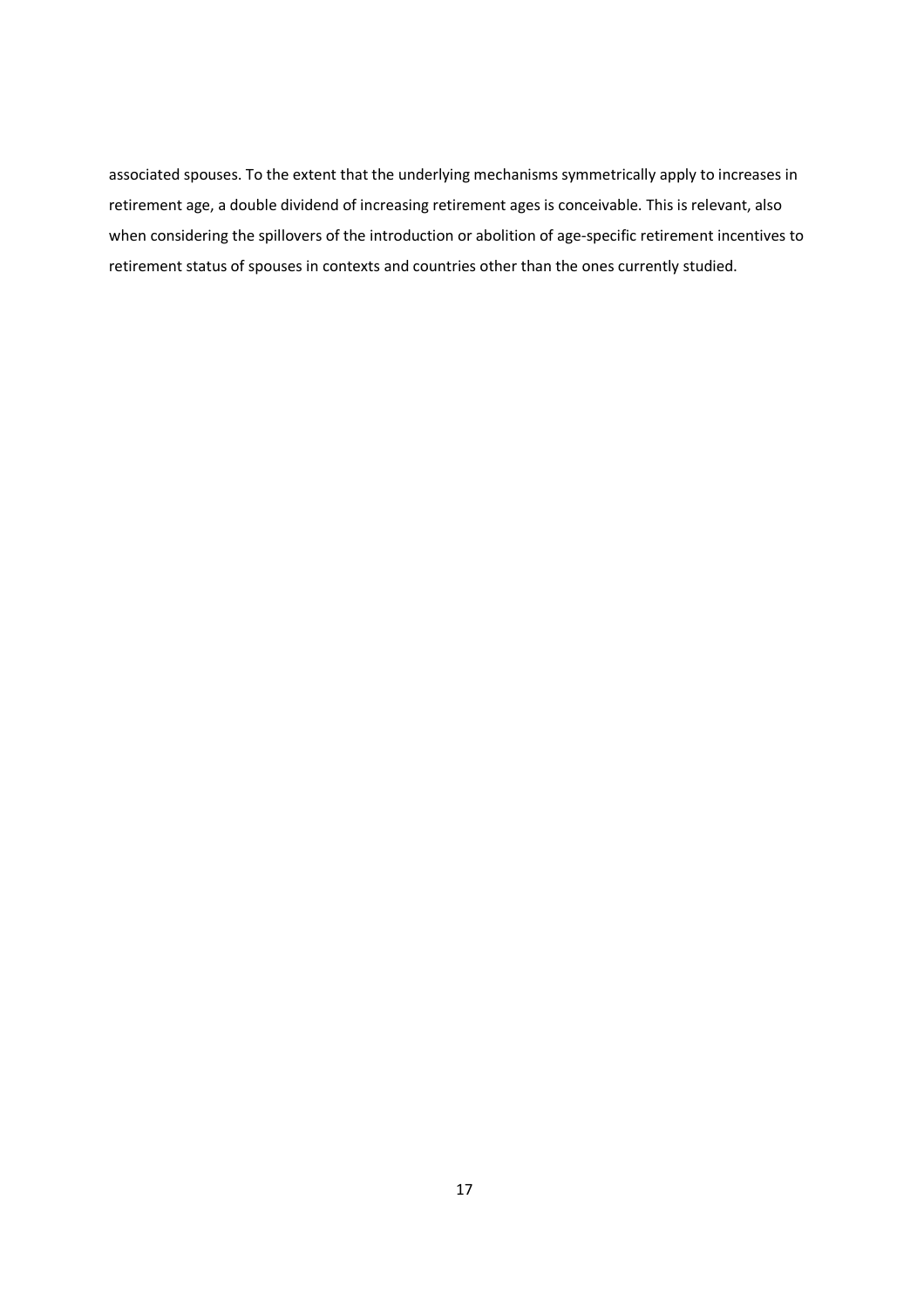# References

Baker, M. (2002), "The Retirement Behavior of Married Couples: Evidence from the Spouse's Allowance", Journal of Human Resources 37: 1-34

Banks, J., R. Blundell and M. Casanova Rivas (2010), "The dynamics of retirement behavior in couples: Reduced-form evidence from England and the US", preliminary version

Berkovec, J. and S. Stern (1991), "Job Exit Behavior of Older Men", Econometrica 59: 189-210

Blau, D.M. and D.B. Gilleskie (2006), "Health insurance and retirement of married couples", Journal of Applied Econometrics 21: 935-953

Bloemen, H., S. Hochguertel and J. Zweerink (2013), "The Causal Effect of Retirement on Mortality Evidence from Targeted Incentives to retire early", Tinbergen Institute Discussion Paper No. 2013-119/V

Bloemen, H., S. Hochguertel and J. Zweerink (2014), "Gradual Retirement in the Netherlands: An Analysis Using Administrative Data", manuscript

Blundell, R., A. Bozio, and G. Laroque (2013), "Extensive and intensive margins of labour supply: Work and working hours in the US, the UK and France", Fiscal Studies 34: 1-29

Bovenberg, A.L. and L. Meijdam (2001), "The Dutch pension system", in A.H. Börsch-Supan and M. Miegel (eds.), "Pension reform in six countries. What can we learn from each other?", Berlin: Springer, pp. 39-67.

Casanova Rivas, M. (2010), "Happy Together: A Structural Model of Couples' Joint Retirement Choices", work in progress

Dutch Government (2004), "Sociaal flankerend beleid sector Rijk", Staatscourant 115, 21 June 2004

Dutch Government (2005), "Besluit van 31 december 2004, houdende vaststelling van een aantal tijdelijke rechtspositionele voorzieningen van sociaal flankerend beleid voor de sector Rijk die gelden van 1 maart 2004 tot 1 januari 2008", Staatsblad 29, 25 January 2005

Goux, D., E. Maurin and B. Petrongolo (2014), "Worktime Regulations and Spousal Labour Supply", American Economic Review 104: 252-276

Gustman, A.L. and T.L. Steinmeier (1986), "A Structural Retirement Model", Econometrica 54: 555-584

Gustman, A.L. and T.L. Steinmeier (2000), "Retirement in Dual-Career Families: A Structural Model", Journal of Labor Economics 18: 503-545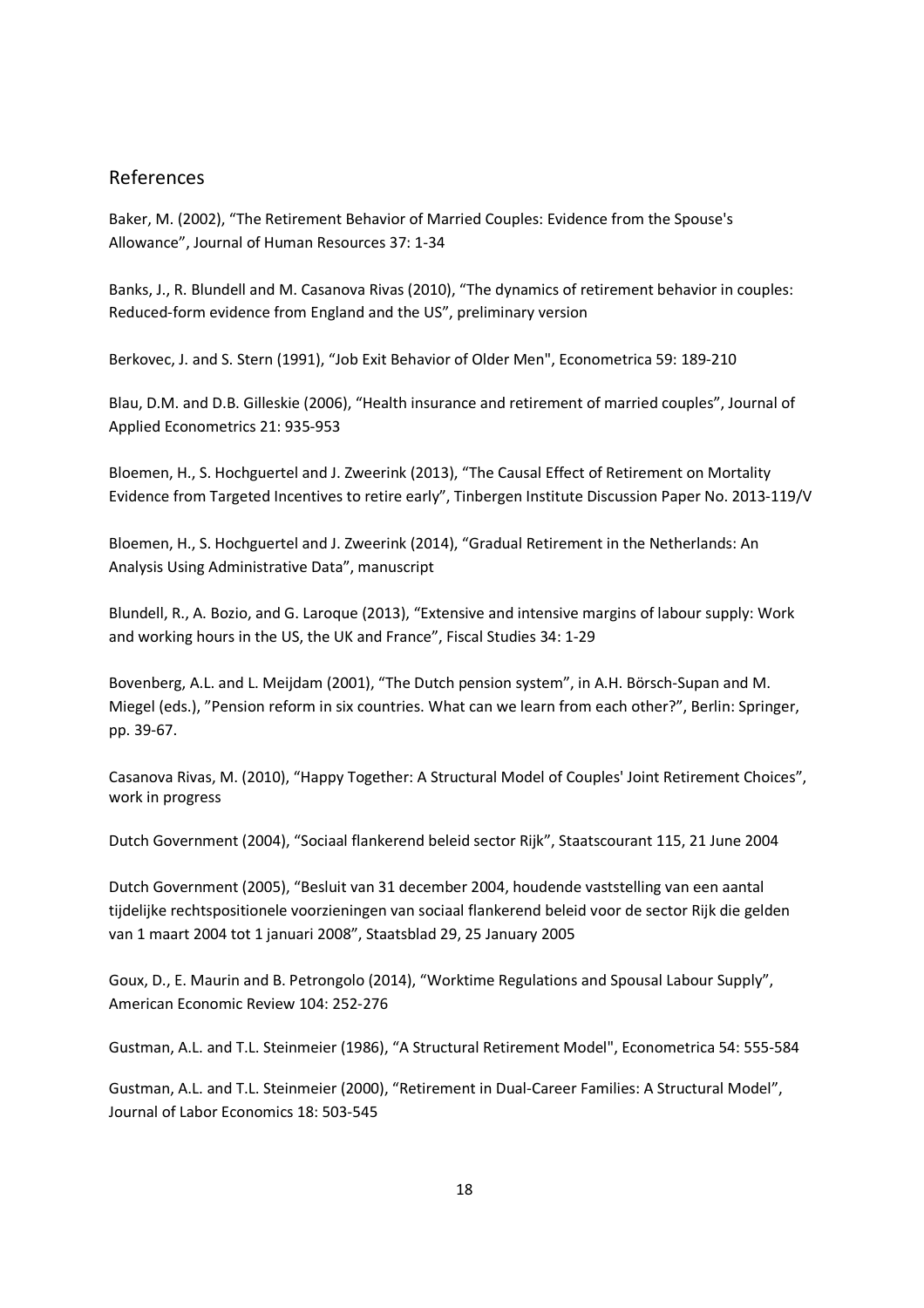Hospido, L. and G. Zamarro (2014), "Retirement Patterns of Couples in Europe", IZA Journal of European Labor Studies, 3:12

Lumsdaine, R., J. Stock and D. Wise (1992), "Three Models of Retirement: Computational Complexity vs. Predictive Validity", in D.A. Wise (ed.), "Topics in the Economics of Aging", Chicago: University of Chicago Press, pp. 21-60.

Lundberg, S. (1988), "Labor Supply of Husbands and Wives: A Simultaneous Equations Approach", The Review of Economics and Statistics 70: 224-235

Rust, J. and C. Phelan (1997), "How Social Security and Medicare Affect Retirement Behavior in a World of Incomplete Markets", Econometrica 65: 781-831

Schirle, T. (2008), "Why have the labor force participation rates of older men increased since the mid-1990s?", Journal of Labor Economics 26: 549-594

Stancanelli, E. (2012), "Spouses' Retirement and Hours of Work Outcomes: Evidence from Twofold Regression Discontinuity", CES Working paper No. 2012.74

Statistics Netherlands (2006), "Groei aandeel arbeidsongeschikte vrouwen voorbij", Webmagazine, October 9th, 2006

Statistics Netherlands (2014), data retrieved on April  $16<sup>th</sup>$ , 2014 from http://statline.cbs.nl/StatWeb/publication/?DM=SLNL&PA=80396NED&D1=1,9&D2=1-2&D3=0&D4=0- 2&D5=1-2&D6=0-2,8,15&D7=0&D8=5&HDR=G1,G2,G3,G6,T,G7&STB=G4,G5&VW=T

Van der Klaauw, W. and K.I. Wolpin (2008), "Social security and the retirement and savings behavior of low-income households", Journal of Econometrics 145: 21-42

Zweimueller, J., R. Winter-Ebmer and J. Falkinger (1996), "Retirement of Spouses and Social Security Reform", European Economic Review 40: 449-472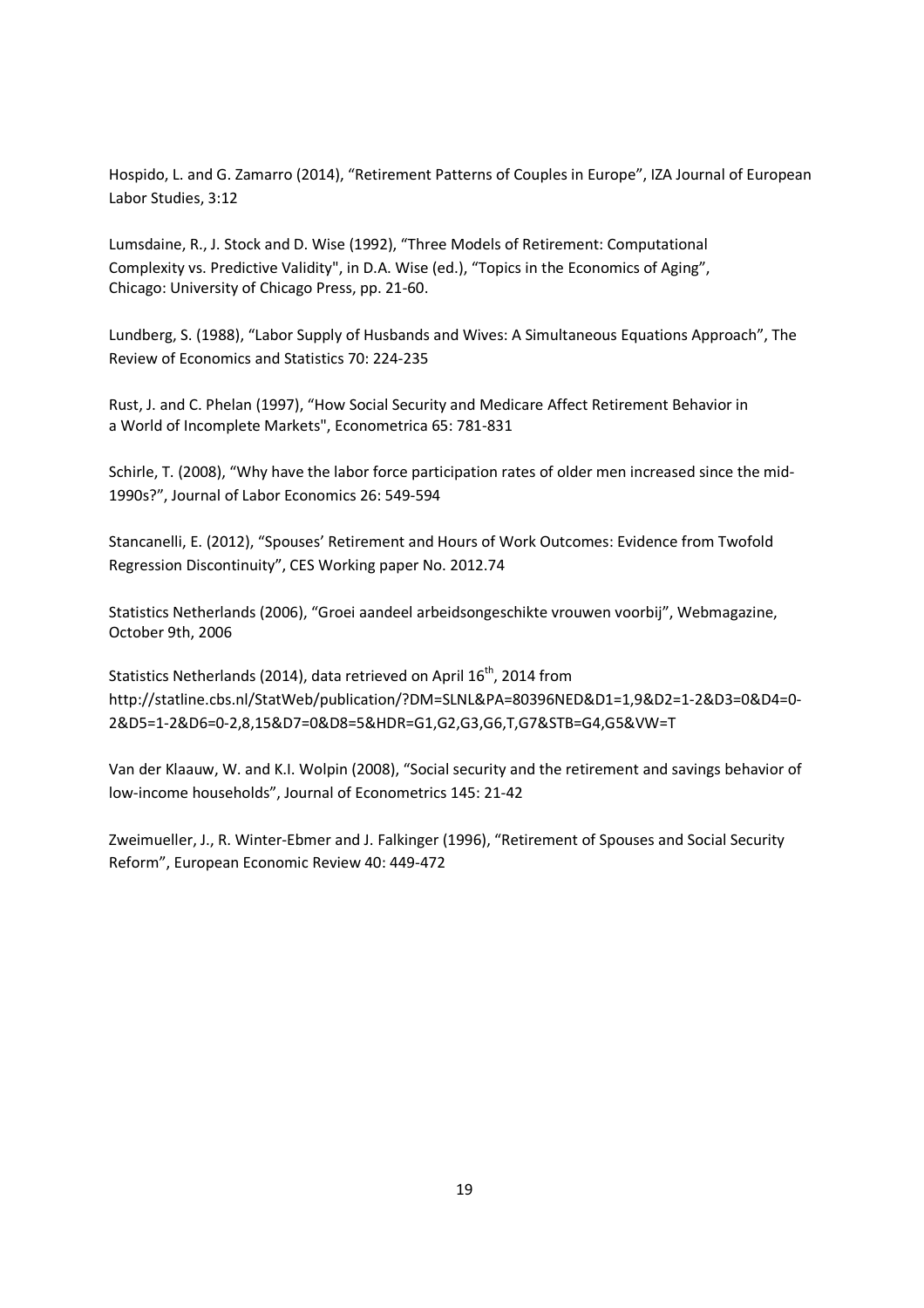# **Appendix<sup>20</sup>**

### *The Dutch pension system*

The Dutch pension system rests on three pillars (Bovenberg and Meijdam, 2001). The first pillar is the public old-age pension. The public old-age pension is financed on a pay-as-you-go basis. Contributions stem from workers and employers. All residents registered in the Netherlands accrue public old-age pension rights. Public old-age pension benefits are flat. For couples they equal the minimum wage.<sup>21</sup> Singles receive 70 percent of the minimum wage. For every year between the ages 15 and 65 that individuals did not reside in the Netherlands, public old-age benefits are cut by two percentage points.

The second pillar consists of occupational pensions, most frequently of the defined benefit type. Occupational pensions are funded pensions and are typically managed at the industry level and sometimes at the firm level (for large employers). About 90 percent of all workers participate in an occupational pension plan with contributions from both workers and employers. Workers who participate in a pension plan pay contributions over the difference between their wage and a nominal threshold called the "franchise". The "franchise" roughly equals the public old-age benefit level for married individuals. The aggregate of first and second pillar pension benefits provided pension benefits as of age 65 with replacement rates of up to 70 percent of workers' gross mid-career salaries. Owing to the large number of occupational pension plans, there is considerable heterogeneity in pension conditions.<sup>22</sup> The age as of which workers can retire, the eligibility criteria, whether pension benefits are based on end-of-career or mid-career salaries, and the generosity of pension benefits vary substantially across pension funds.<sup>23</sup> 24

Occupational pension funds typically offered early retirement pensions to their participants. Early retirement pensions allowed full retirement as of a specific age. The early retirement eligibility age generally varied from 60 to 62. Eligibility criteria for early retirement benefits may include a minimum

.<br>-

 $^{20}$  Parts of the Appendix are obtained from Bloemen, Hochguertel and Zweerink (2013, 2014).

 $21$  Both spouses receive 50 percent of the minimum wage.

<sup>&</sup>lt;sup>22</sup> There are approximately 80 pension funds. About 55 of these are profession-wide or sectoral pension funds, while 25 are firm-specific.

<sup>&</sup>lt;sup>23</sup> Across the years of observation, a large number of pension funds switched from a regime that based pension benefits on end-of-career salary to a mid-career salary regime. The public sector pension fund was one of the earliest switchers with its conversion on January 1, 2004.

earliest switchers with its conversion birstness,  $\frac{1}{2}$  =  $\frac{1}{2}$  in the number of contribution years.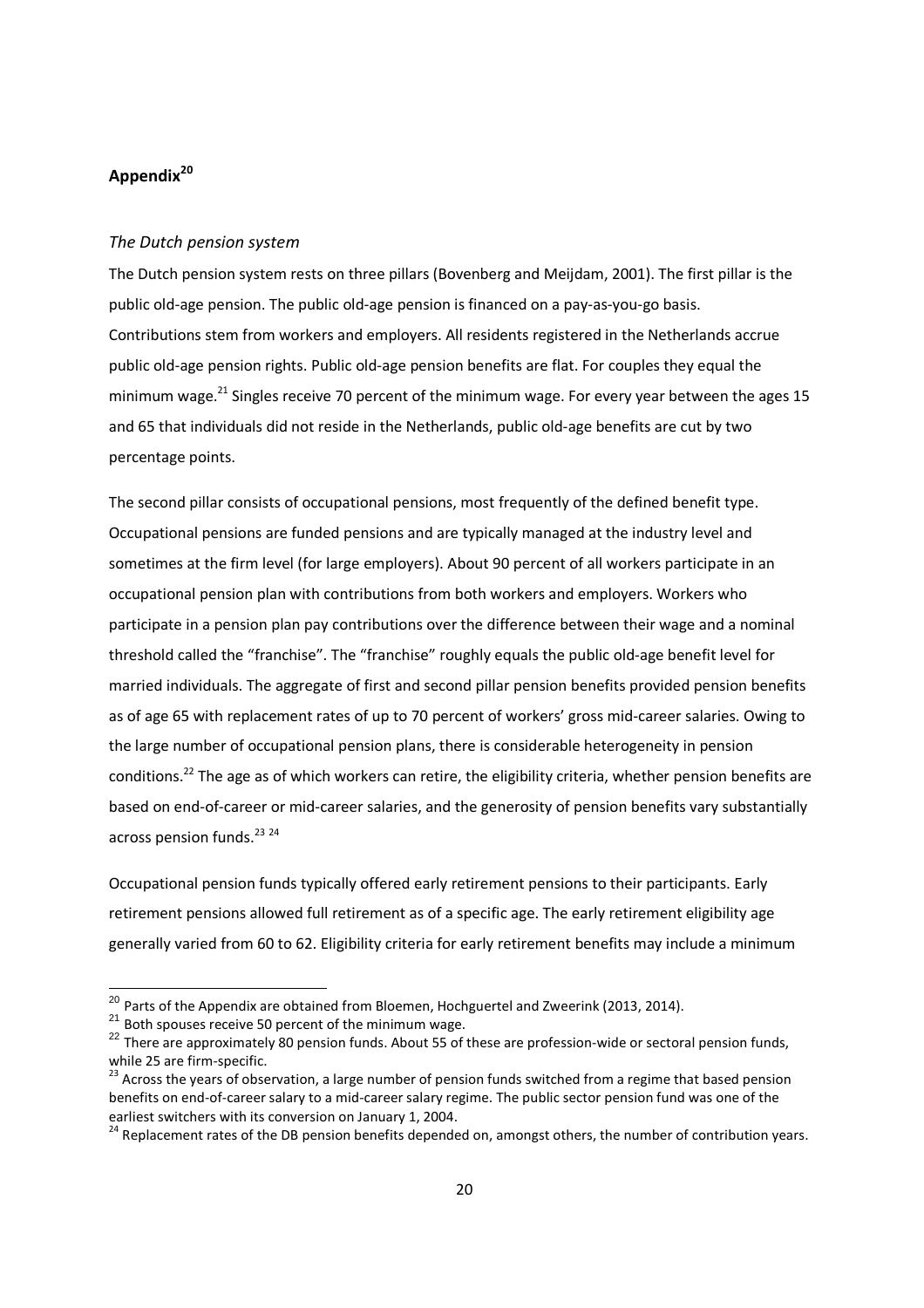number of contribution years or having contributed to the pension fund continuously during a minimum number of years prior to early retirement.<sup>25</sup> Due to stipulations in the Dutch tax law, early retirement benefits were generous and actuarially unfair.<sup>26</sup> Early retirement benefits provided before normal retirement were higher than occupational pension benefits provided as of the normal retirement age to (partly) compensate early retirees for not receiving public old-age pension benefits before normal retirement.

# *Regular early retirement arrangements for civil servants*

.<br>-

As of April 1<sup>st</sup>, 1997, early retirement benefits for civil servants consisted of two parts. The first part was in general 70 percent of the "franchise" for civil servants who had worked full-time during their working life.<sup>27</sup> The first part intended to compensate early retirees for the lack of old-age pension benefits for the period between early retirement and normal retirement. Civil servants were eligible for the first part if they satisfied two conditions. First, they had to have been employed as civil servants continuously during the ten years prior to early retirement. Second, they had to have contributed continuously to the public pension fund during the ten years preceding early retirement. The first part of early retirement benefits, which was financed on a pay-as-you-go-basis, was in general higher when civil servants retired at later ages. Contributions for this part came from both workers and employers. Part two of early retirement benefits was funded. Workers and employers contributed to the accrual of benefits for this part. When civil servants would have accrued benefits for 40 years, the sum of the first and second part would have been 70 percent of workers' mid-career salaries. The replacement rate was reduced by 1.75 percentage points for every year civil servants would have accrued benefits less than 40 years. Civil servants were allowed to do paid work after early retirement. However, total income of retired civil

<sup>&</sup>lt;sup>25</sup> For instance, early retirement arrangements of the public sector pension fund required workers to have contributed to the public pension fund continuously during the ten years prior to early retirement and to have contributed to the public sector pension system during 40 or more years, depending on the year of birth. We do not have access to data on occupational (early retirement) pensions.

<sup>26</sup> For individuals born before January 1, 1950, early retirement benefits are taxed, whereas premiums paid by workers and employers are exempted from taxation. As the income of workers is generally higher than that of early retirees, and as labor income is taxed at progressive rates, the marginal tax rate applying to the early retirement contribution by workers is often higher than the marginal tax rate applied to the early retirement benefits. This fact made early retirement very attractive for both eligible workers and employers. For individuals born on or after January 1, 1950, the tax advantage was abolished at the beginning of 2006 and early retirement arrangements for these individuals have disappeared in recent years.

<sup>&</sup>lt;sup>27</sup> This replacement rate is based on retirement at the ER eligibility age. The ER eligibility age depends on the birth date of an individual.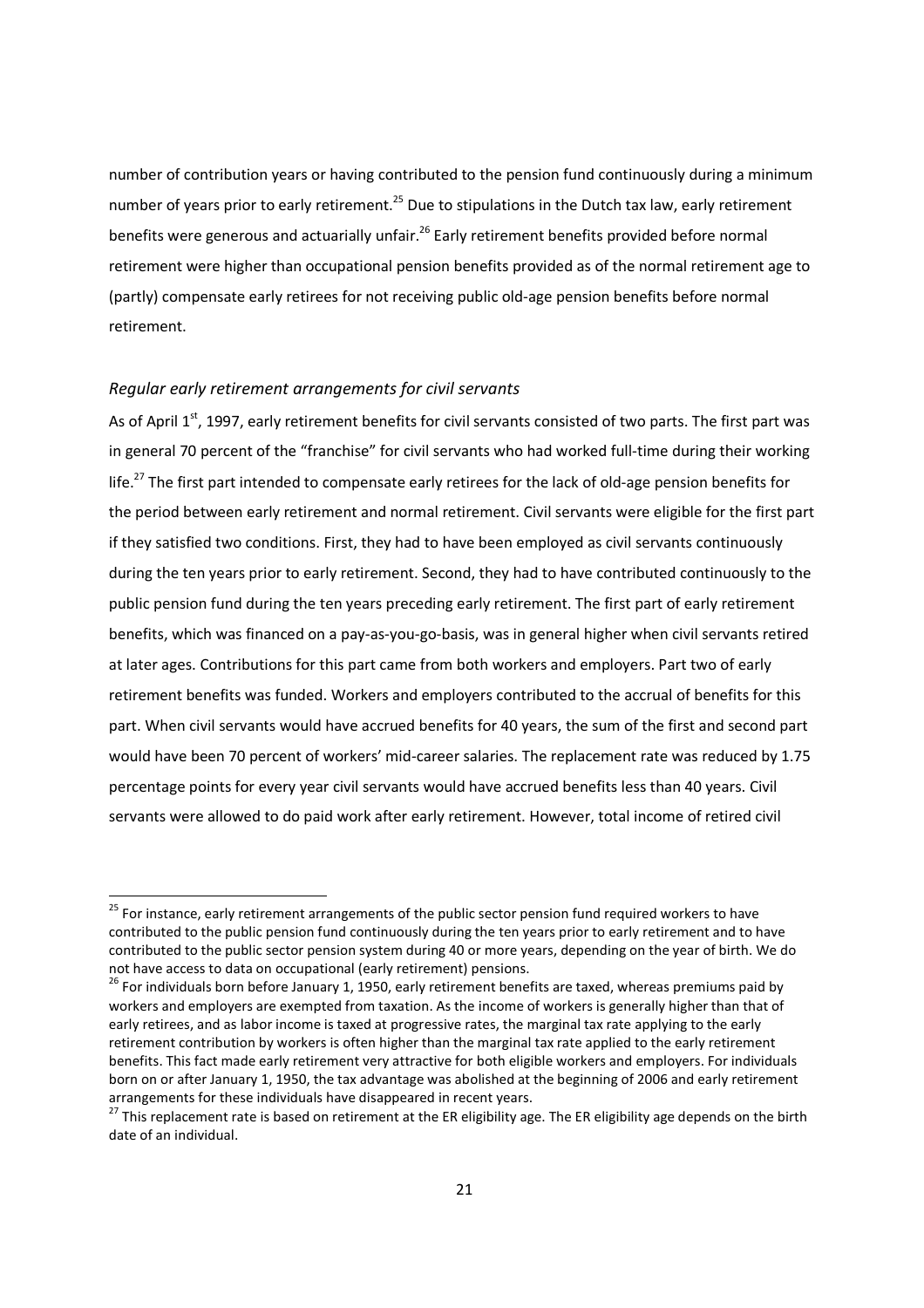servants was not allowed to exceed 100 percent of the end-of-career salary.<sup>28</sup> Otherwise, early retirement benefits were cut to bring down the total income earned to 100 percent of the end-of-career salary (means test).

# *Other policy changes*

.<br>-

On January 1<sup>st</sup>, 2004, the public sector pension fund switched from an end-of-career salary pension system to a mid-career salary pension system. However, due to a transition arrangement, civil servants born before January  $1<sup>st</sup>$ , 1954 were hardly affected by the switch.

### *Early retirement via disability insurance*

Workers may be able to withdraw early from the labor force by starting to receive disability insurance (DI) benefits. Workers could start receiving DI benefits if they were judged to be disabled by a medical examiner of the social insurance institute. Depending on the extent of disability, DI benefits amounted to up to 75 percent of workers' end-of-career salaries. The duration of DI benefits was at least half a year with a maximum of six years. The DI system was financed by workers and employers. In the context of this paper, it is important to notice that civil servants faced the same generosity of and eligibility criteria for DI benefits as workers employed in other sectors, and that there were no major changes in DI in 2005 except one on December 29th.

From that day on, eligibility criteria for individuals starting to receive disability benefits have been tightened and disability benefits have been made less generous for workers who are only partially disabled. One year earlier, another change in disability insurance had taken place. From January  $1<sup>st</sup>$ , 2004, workers could only start receiving DI benefits after having been continuously ill for two years while employed. We hardly observe any civil servants who are induced to retire in 2005 to start receiving disability benefits. Moreover, the inflow into DI for men in all ages decreased smoothly from 53,000 in 2001 to 36,000 in 2004 and dropped to 17,000 in 2005. It is thus unlikely that the retirement rates in 2005 were boosted by changed incentives in DI (Statistics Netherlands, 2006).

 $^{28}$  Income does not only include wage income here, but also some other specified sources of income.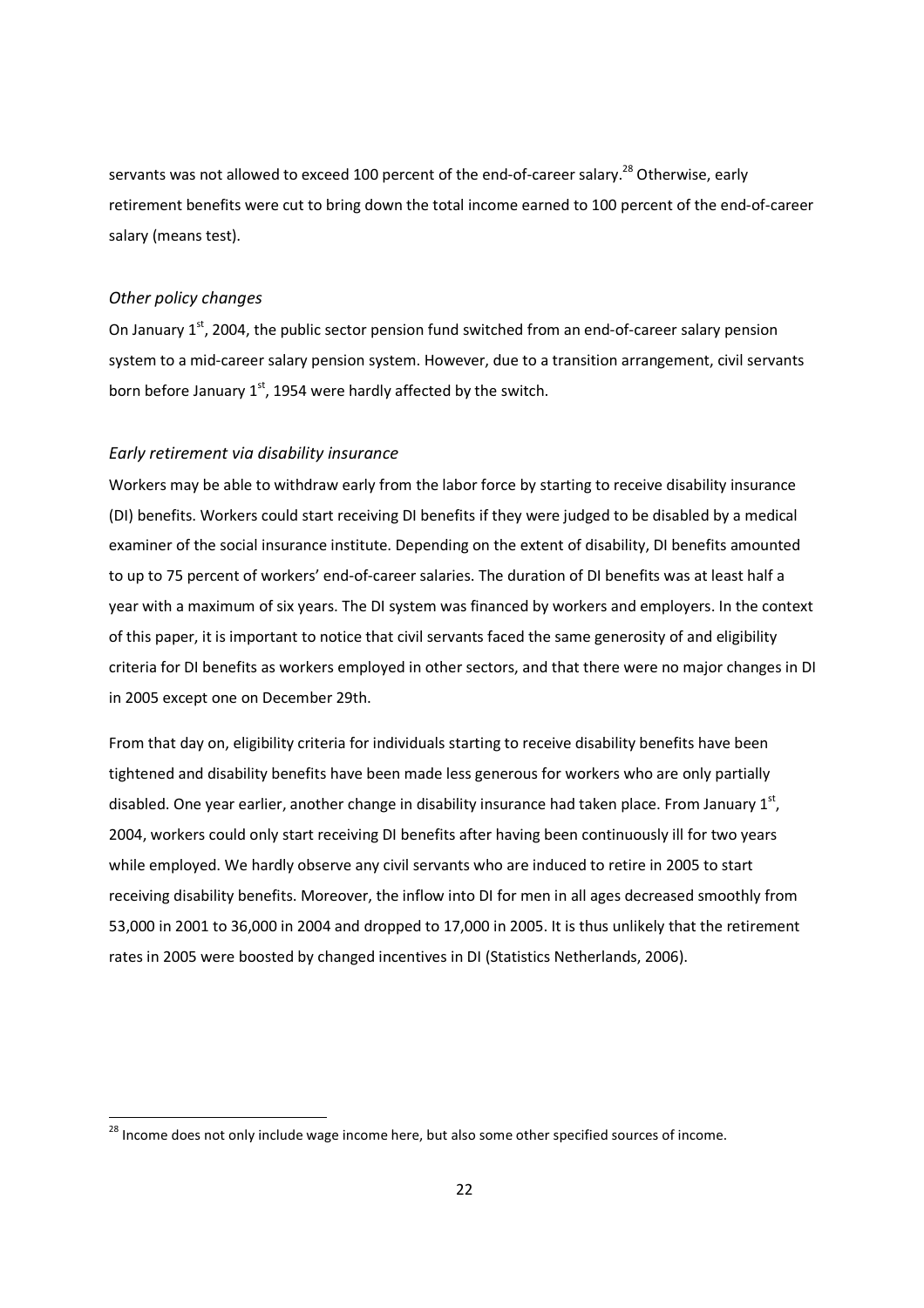# **Tables and Figures**

Table 1: Descriptive statistics for couples that include a wife who was employed outside the public sector\*

|                           | Husband was employed as a civil servant |                      |                      |                  |  |  |
|---------------------------|-----------------------------------------|----------------------|----------------------|------------------|--|--|
|                           | Control group<br><b>Treatment group</b> |                      |                      |                  |  |  |
|                           |                                         | Husband's ages 53-54 | Husband's ages 55-60 |                  |  |  |
|                           |                                         | <b>Year 2005</b>     |                      | <b>Year 2005</b> |  |  |
| Variable                  | Mean                                    | Std. dev.            | Mean                 | Std. dev.        |  |  |
| Wife's age                | 54.05                                   | 1.32                 | 55.70                | 1.95             |  |  |
| Husband's age             | 53.64                                   | 0.48                 | 57.30                | 1.57             |  |  |
| Wage income wife $[t-1]$  | 27.92                                   | 12.23                | 26.83                | 11.44            |  |  |
| (in 1000s of Euros)       |                                         |                      |                      |                  |  |  |
| Wage income husband [t-1] | 40.32                                   | 12.60                | 40.52                | 13.58            |  |  |
| (in 1000s of Euros)       |                                         |                      |                      |                  |  |  |
| N                         | 329                                     |                      | 1,517                |                  |  |  |

**Husband was employed as a civil servant** 

|                                                    |       | Husband's ages 53-54<br>Husband's ages 55-60<br><b>Years 2000-2004</b><br><b>Years 2000-2004</b> |       |           |
|----------------------------------------------------|-------|--------------------------------------------------------------------------------------------------|-------|-----------|
| <b>Variable</b>                                    | Mean  | Std. dev.                                                                                        | Mean  | Std. dev. |
| Wife's age                                         | 54.14 | 1.39                                                                                             | 55.56 | 1.86      |
| Husband's age                                      | 53.59 | 0.49                                                                                             | 57.18 | 1.62      |
| Wife's wage income [t-1]<br>(in 1000s of Euros)    | 26.49 | 11.20                                                                                            | 26.43 | 11.62     |
| Husband's wage income [t-1]<br>(in 1000s of Euros) | 40.85 | 12.27                                                                                            | 40.42 | 12.87     |
| N                                                  | 1,077 |                                                                                                  | 4,389 |           |

 $\overline{\phantom{a}}$ 

|                                                    |       | Husband's ages 53-54<br><b>Years 2000-2005</b> |        | Husband was employed outside the public sector<br>Husband's ages 55-60<br><b>Years 2000-2005</b> |  |  |
|----------------------------------------------------|-------|------------------------------------------------|--------|--------------------------------------------------------------------------------------------------|--|--|
| <b>Variable</b>                                    | Mean  | Std. dev.                                      | Mean   | Std. dev.                                                                                        |  |  |
| Wife's age                                         | 54.18 | 1.44                                           | 55.62  | 1.90                                                                                             |  |  |
| Husband's age                                      | 53.61 | 0.49                                           | 57.25  | 1.60                                                                                             |  |  |
| Wife's wage income [t-1]<br>(in 1000s of Euros)    | 26.62 | 11.12                                          | 26.55  | 11.43                                                                                            |  |  |
| Husband's wage income [t-1]<br>(in 1000s of Euros) | 40.08 | 18.27                                          | 40.15  | 18.68                                                                                            |  |  |
| N                                                  | 8.669 |                                                | 39.449 |                                                                                                  |  |  |

\*The control group consist of wives employed outside the public sector whose husbands were employed as civil servants and aged 53 or 54 in 2005. The treatment group consist of wives employed outside the public sector whose husbands were employed as civil servants and in the age category 55-60 in 2005.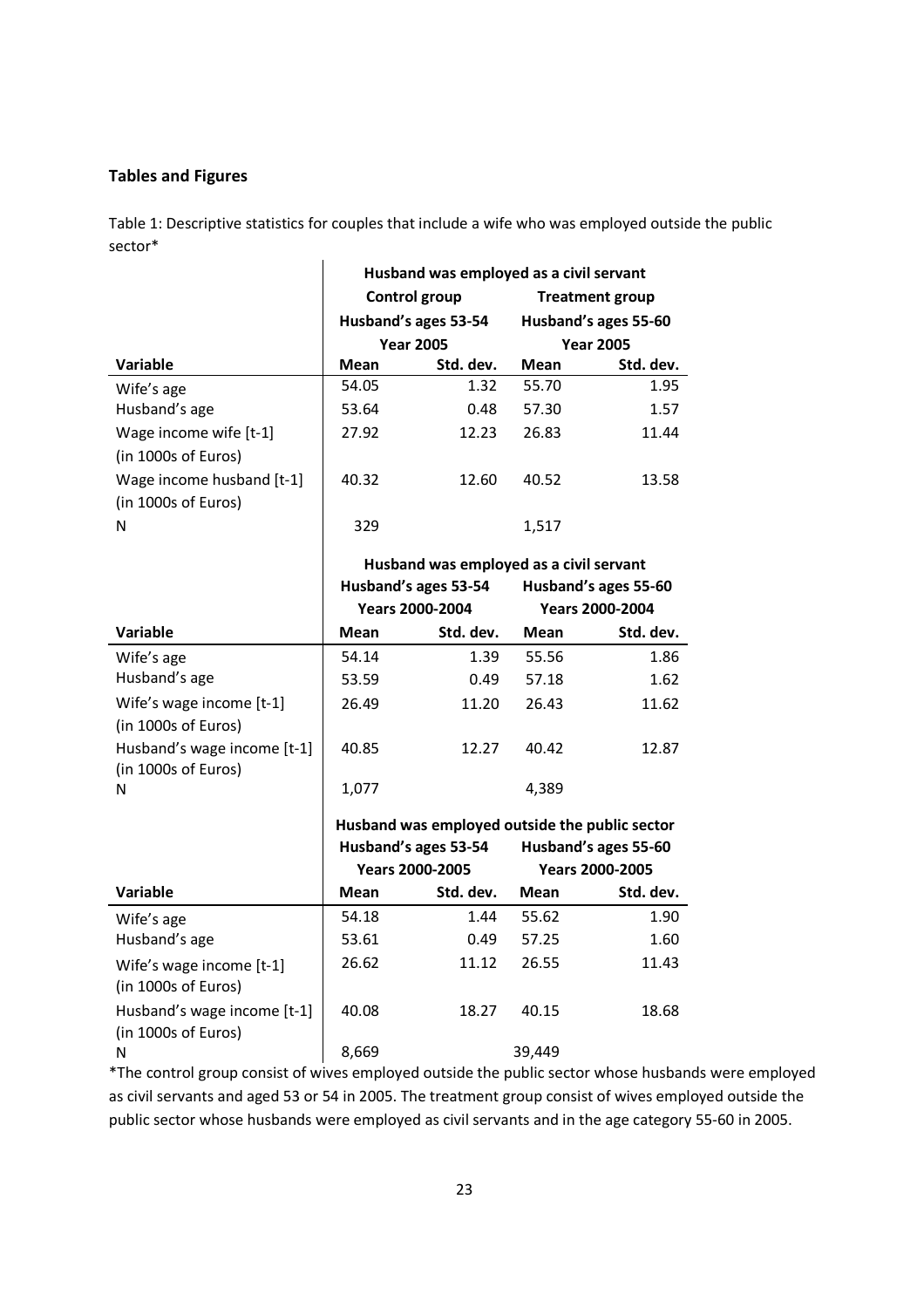Table 2: Fixed effects uninstrumented estimates for the wife's probability to retire within one year \*

| N                                                            | 6,306  |
|--------------------------------------------------------------|--------|
| Coefficient estimate<br>retirement status husband $(\omega)$ | -0.024 |
|                                                              |        |
| Standard error                                               | 0.013  |
| P-value                                                      | 0.075  |
|                                                              |        |
| <b>Fraction of total variation</b>                           | 0.414  |
| explained by individual fixed                                |        |
|                                                              |        |
| effects                                                      |        |

Table 3: Fixed effects instrumental variable estimates for the wife's probability to retire within one year \*

| N                                                                                       | 6,306 |
|-----------------------------------------------------------------------------------------|-------|
| Coefficient estimate<br>retirement status husband ( $\widehat{\omega}$ )                | 0.246 |
| Standard error                                                                          | 0.129 |
| P-value                                                                                 | 0.057 |
| <b>F</b> statistic on instruments in<br>first stage                                     | 14.54 |
| P-value                                                                                 | 0.000 |
| Fraction of total variation<br>explained by individual fixed<br>effects in first stage  | 0.325 |
| Fraction of total variation<br>explained by individual fixed<br>effects in second stage | 0.459 |

\*The model estimated here controls for wage income [t-1] of the husband and wife, year fixed effects, nonlinear husband's and wife's age effects and individual fixed effects. Standard errors are clustered at the individual level.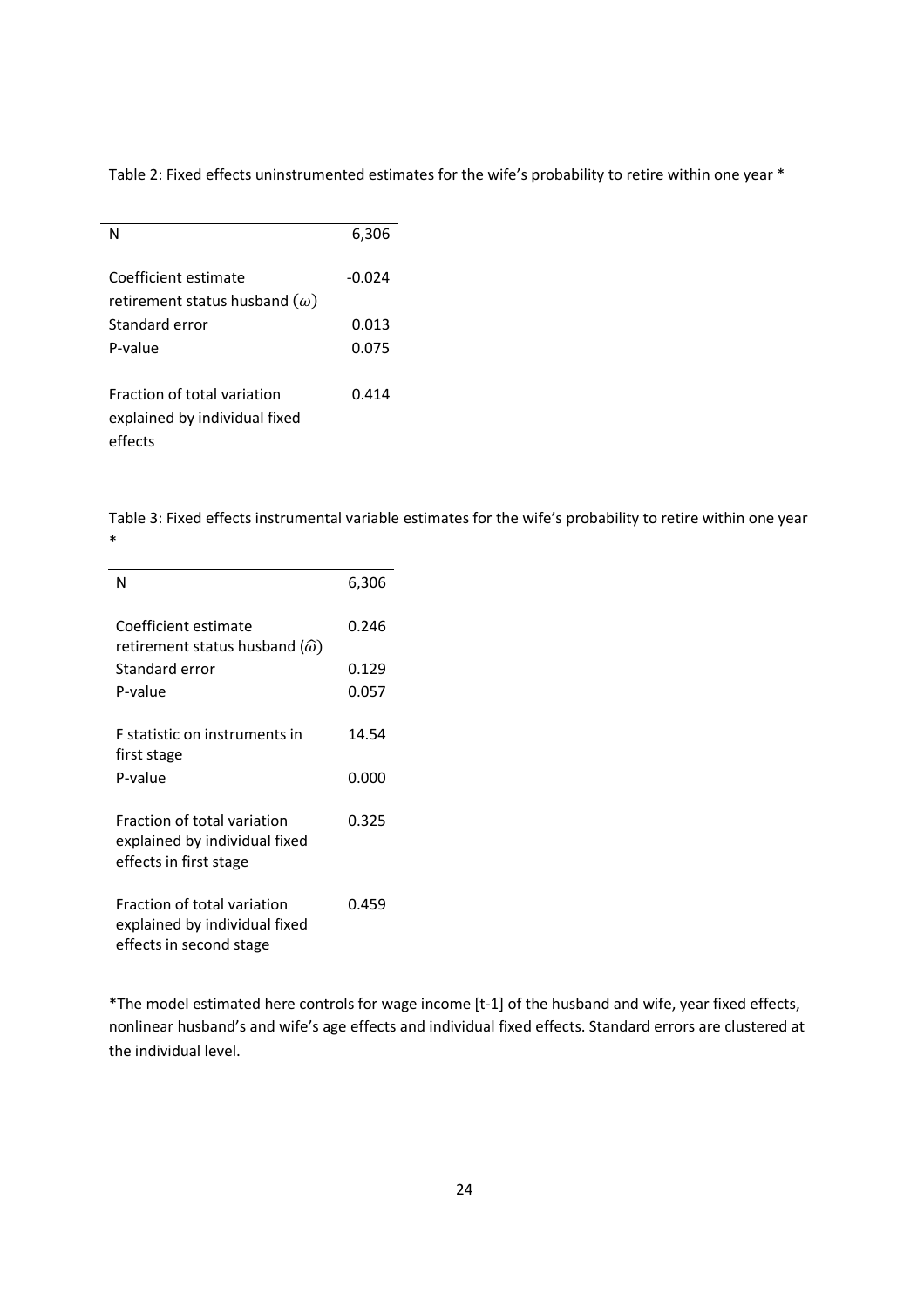Table 4: Robustness checks on functional form specification \*

| <b>Variation</b> |                                                                                                    |       |       | LATE Std. err. P-value F stat. |       | N     |
|------------------|----------------------------------------------------------------------------------------------------|-------|-------|--------------------------------|-------|-------|
|                  | Baseline (Table 3):<br>FE IV 2nd, 3rd order age effects, year dummies,<br>individual fixed effects | 0.246 | 0.129 | 0.057                          | 14.54 | 6,306 |
| a.               | FE IV 2nd order age effects                                                                        | 0.260 | 0.141 | 0.064                          | 9.87  | 6,306 |
| b.               | FE IV 2nd, 3rd, 4th order age effects                                                              | 0.224 | 0.124 | 0.071                          | 12.69 | 6,306 |
| c.               | FE IV age dummies                                                                                  | 0.240 | 0.125 | 0.055                          | 13.02 | 6,306 |
| d.               | FE IV 1st, 2nd, 3rd order year effects                                                             | 0.241 | 0.124 | 0.052                          | 8.63  | 6,306 |
| e.               | Random effects IV (baseline sample)                                                                | 0.256 | 0.085 | 0.003                          | 42.49 | 6,306 |
| f.               | Pooled IV (baseline sample)                                                                        | 0.261 | 0.122 | 0.032                          | 16.46 | 6,306 |

\*The model estimated here controls for wage income [t-1] of the husband and wife, year fixed effects, nonlinear husband's and wife's age effects and individual fixed effects, unless mentioned otherwise. The models estimated in variations e and f control for husband's and wife's birth year fixed effects as well. The LATEs refer to the coefficient estimates for retirement status of the husband ( $\hat{\omega}$ ). Standard errors are clustered at the individual level, except the ones in variation e. In variation e, we use bootstrapped standard errors that are based on 200 replications).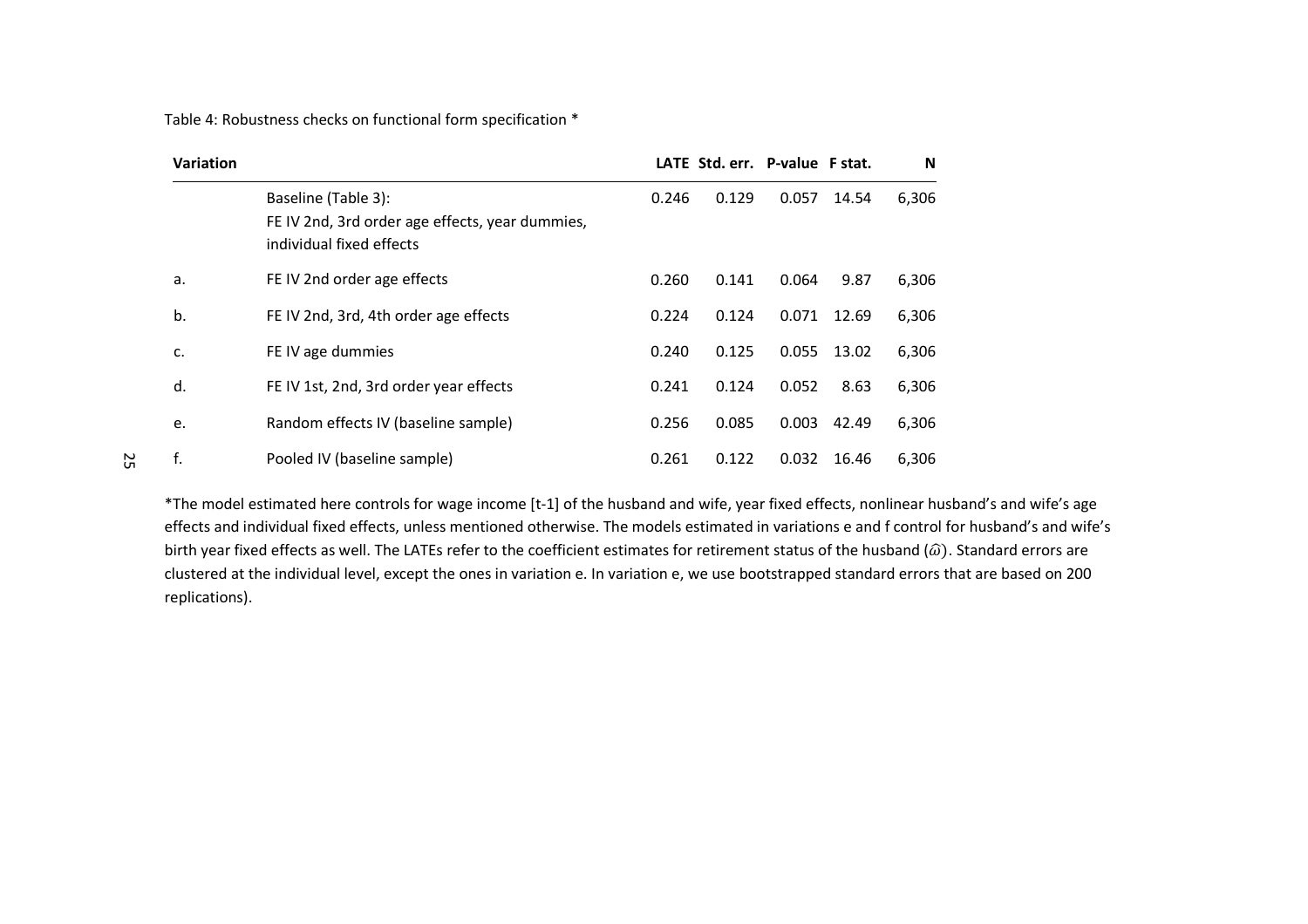Table 5: Robustness checks on data selection \*

| Variation |                                                                                                                                                                                                                                                                                                                                                                                                                       |       | LATE Std. err. P-value |       | F stat. | N           |
|-----------|-----------------------------------------------------------------------------------------------------------------------------------------------------------------------------------------------------------------------------------------------------------------------------------------------------------------------------------------------------------------------------------------------------------------------|-------|------------------------|-------|---------|-------------|
|           | Baseline (Table 3):<br>FE IV; data selection: husbands, wives: age category 53-60, wage<br>income [t-1] of at least 15,000 euros per year, employment tenure<br>of at least 10 years, not hospitalized between 1999 and the final<br>year of observation, did not die in the year of observation, married<br>for at least 5 years; wives: employed outside the public sector,<br>husbands: employed as civil servants | 0.246 | 0.129                  | 0.057 | 14.54   | 6,306       |
| a.        | FE IV for dataset incl. workers aged 52                                                                                                                                                                                                                                                                                                                                                                               | 0.233 | 0.108                  | 0.031 |         | 18.50 8,142 |
| b.        | FE IV for dataset incl. workers without Dutch citizenship                                                                                                                                                                                                                                                                                                                                                             | 0.252 | 0.128                  | 0.049 | 15.07   | 6,888       |
| c.        | FE IV for dataset incl. workers earning a wage income [t-1] of<br>10,000-14,999 euros per year                                                                                                                                                                                                                                                                                                                        | 0.213 | 0.120                  | 0.077 |         | 17.69 8,484 |
| d.        | FE IV for dataset excl. workers earning a wage income [t-1] of<br>15,000-19,999 euros per year                                                                                                                                                                                                                                                                                                                        | 0.323 | 0.151                  | 0.030 | 14.48   | 4,035       |
| e.        | FE IV for dataset incl. workers hospitalized between 1999 and the<br>final year of observation                                                                                                                                                                                                                                                                                                                        | 0.124 | 0.090                  | 0.168 |         | 19.35 8,751 |
| f.        | FE IV for dataset incl. workers married 1-4.99 years                                                                                                                                                                                                                                                                                                                                                                  | 0.208 | 0.128                  | 0.104 | 14.81   | 6,420       |
| g.        | FE IV for dataset excl. workers married 5-9.99 years                                                                                                                                                                                                                                                                                                                                                                  | 0.245 | 0.136                  | 0.071 | 13.70   | 5,699       |
| h.        | FE IV for dataset incl. husbands employed outside the public sector                                                                                                                                                                                                                                                                                                                                                   | 0.291 | 0.106                  | 0.006 |         | 9.31 50,589 |

\*The model estimated here controls for wage income [t-1] of the husband and wife, year fixed effects, nonlinear husband's and wife's age effects and individual fixed effects. The LATEs refer to the coefficient estimates for retirement status of the husband ( $\hat{\omega}$ ). Standard errors are clustered at the individual level.

26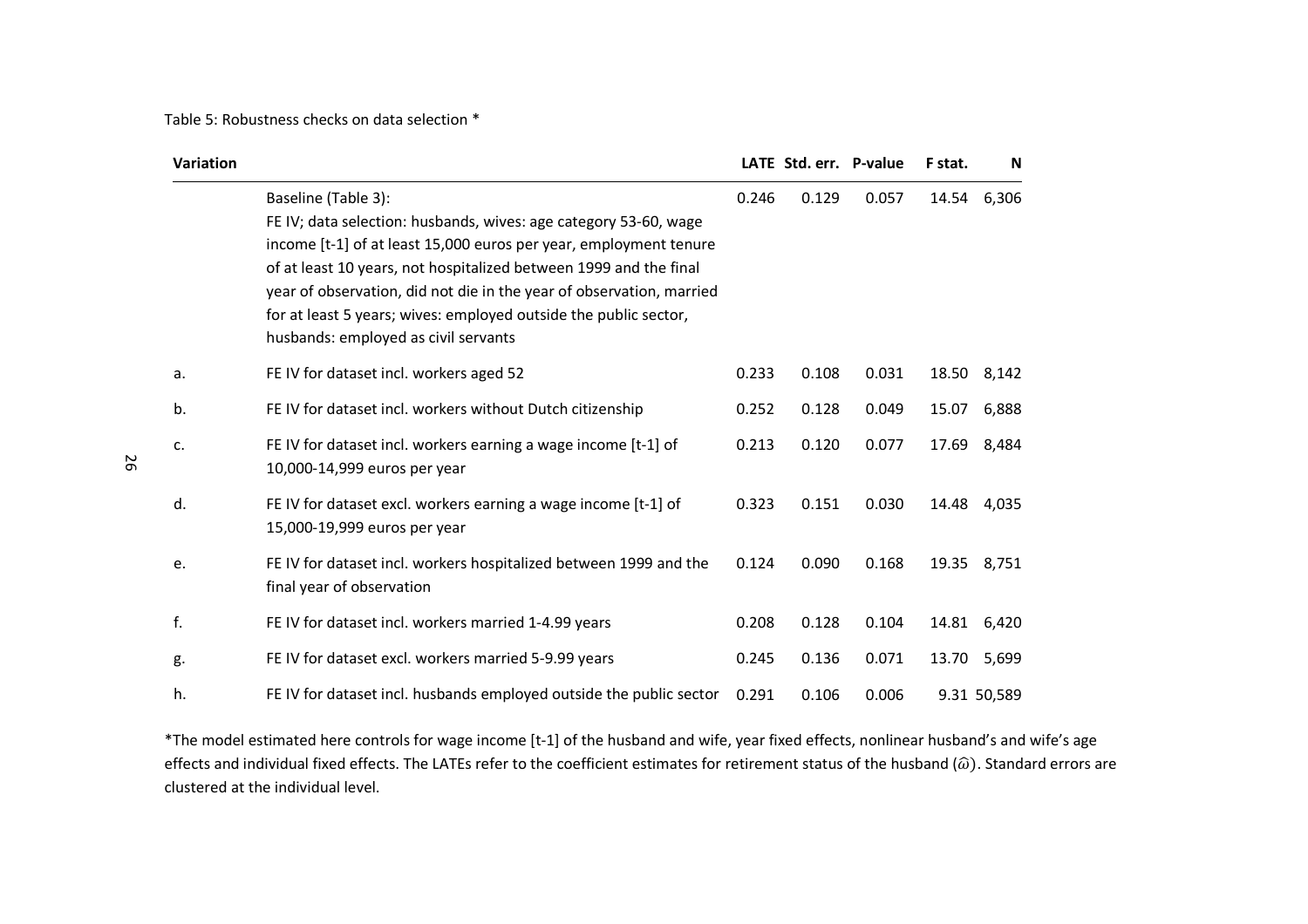|  |  | Table 6: First and second stage estimates (underlying the baseline specification of Table 3) |
|--|--|----------------------------------------------------------------------------------------------|

|                                          | <b>First stage</b>               |           |         | <b>Second stage</b> |                               |         |  |
|------------------------------------------|----------------------------------|-----------|---------|---------------------|-------------------------------|---------|--|
|                                          | <b>Retirement status husband</b> |           |         |                     | <b>Retirement status wife</b> |         |  |
|                                          | <b>Coefficient</b>               | Std. err. | P-value | <b>Coefficient</b>  | Std. err.                     | P-value |  |
| Wife's wage income [t-1]                 | 0.000                            | 0.001     | 0.923   | $-0.001$            | 0.001                         | 0.395   |  |
| Husband's wage income [t-1]              | 0.000                            | 0.001     | 0.905   | $-0.001$            | 0.001                         | 0.476   |  |
| Year2000                                 | $-0.064$                         | 0.048     | 0.188   | $-0.195$            | 0.050                         | 0.000   |  |
| Year2001                                 | $-0.042$                         | 0.038     | 0.270   | $-0.151$            | 0.041                         | 0.000   |  |
| <b>Year2002</b>                          | $-0.032$                         | 0.028     | 0.246   | $-0.095$            | 0.030                         | 0.002   |  |
| <b>Year2003</b>                          | $-0.020$                         | 0.017     | 0.232   | $-0.074$            | 0.021                         | 0.000   |  |
| <b>Year2004</b>                          | $-0.004$                         | 0.006     | 0.533   | $-0.034$            | 0.013                         | 0.009   |  |
| (Wife's age $-53$ ) <sup>2</sup>         | 0.001                            | 0.003     | 0.786   | $-0.013$            | 0.004                         | 0.000   |  |
| (Wife's age $-53$ ) <sup>3</sup>         | 0.000                            | 0.000     | 0.982   | 0.002               | 0.000                         | 0.000   |  |
| (Husband's age $-53$ ) <sup>2</sup>      | $-0.007$                         | 0.003     | 0.029   | $-0.003$            | 0.003                         | 0.283   |  |
| (Husband's age $-53$ ) <sup>3</sup>      | 0.001                            | 0.000     | 0.001   | 0.000               | 0.000                         | 0.395   |  |
| Year2005*Age husband=55                  | 0.056                            | 0.019     | 0.003   |                     |                               |         |  |
| Year2005*Age husband=56                  | 0.037                            | 0.016     | 0.019   |                     |                               |         |  |
| Year2005*Age husband=57                  | 0.074                            | 0.020     | 0.000   |                     |                               |         |  |
| Year2005*Age husband=58                  | 0.131                            | 0.026     | 0.000   |                     |                               |         |  |
| Year2005*Age husband=59                  | 0.179                            | 0.030     | 0.000   |                     |                               |         |  |
| Year2005*Age husband=60                  | 0.218                            | 0.046     | 0.000   |                     |                               |         |  |
| Retirement status husband                |                                  |           |         | 0.246               | 0.129                         | 0.057   |  |
| F statistic instruments                  | 14.54                            |           |         |                     |                               |         |  |
| Fraction of total variation              |                                  |           |         |                     |                               |         |  |
| explained by individual fixed<br>effects | 0.325                            |           |         | 0.459               |                               |         |  |

27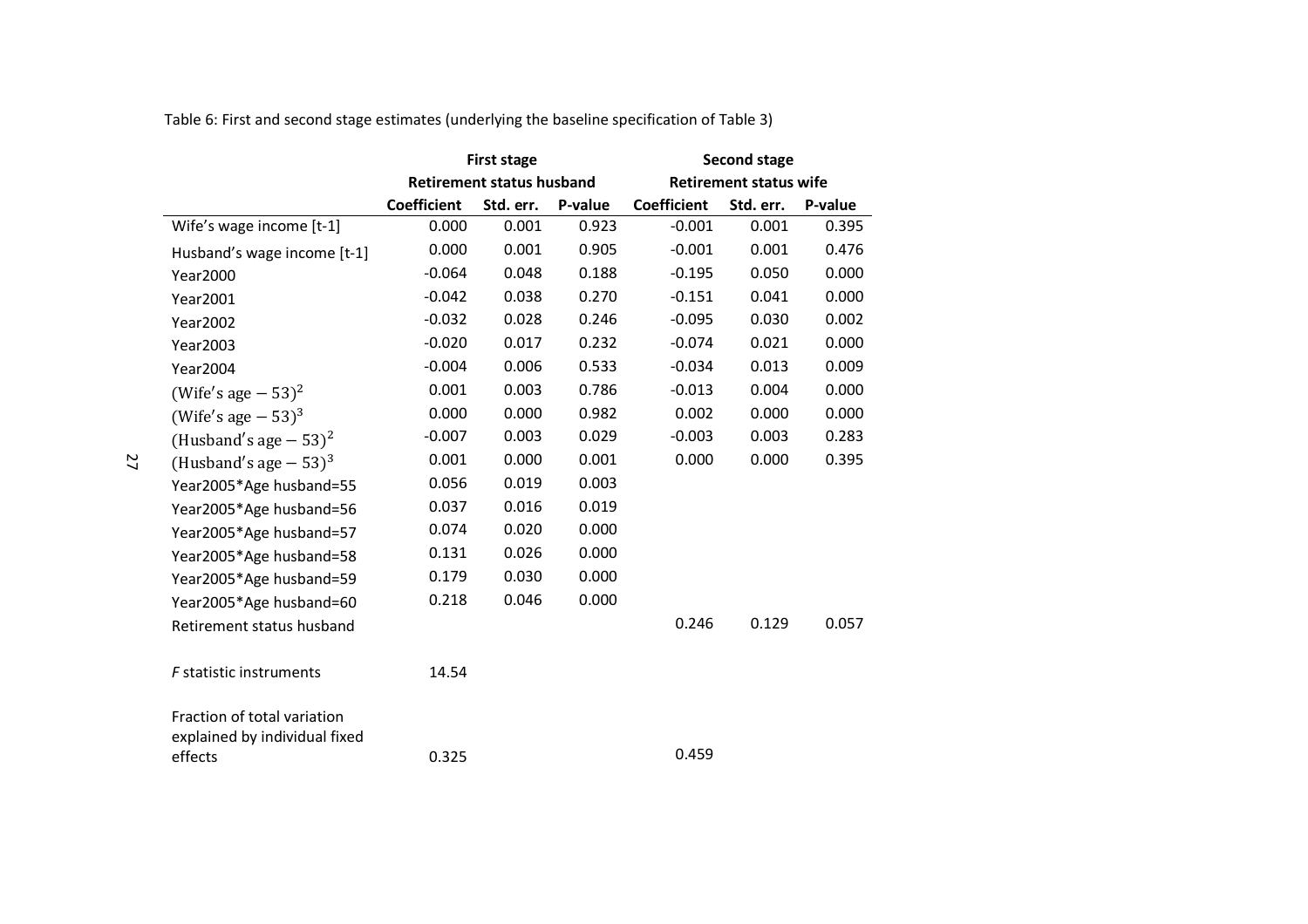Figure 1: Retirement rates for husbands employed as civil servants, by husbands' birth cohort (percentages)\*



\*Husbands' age on December 31<sup>st</sup>, 2005 is indicated behind each birth cohort. This figure is based on data for the period 2000-2005.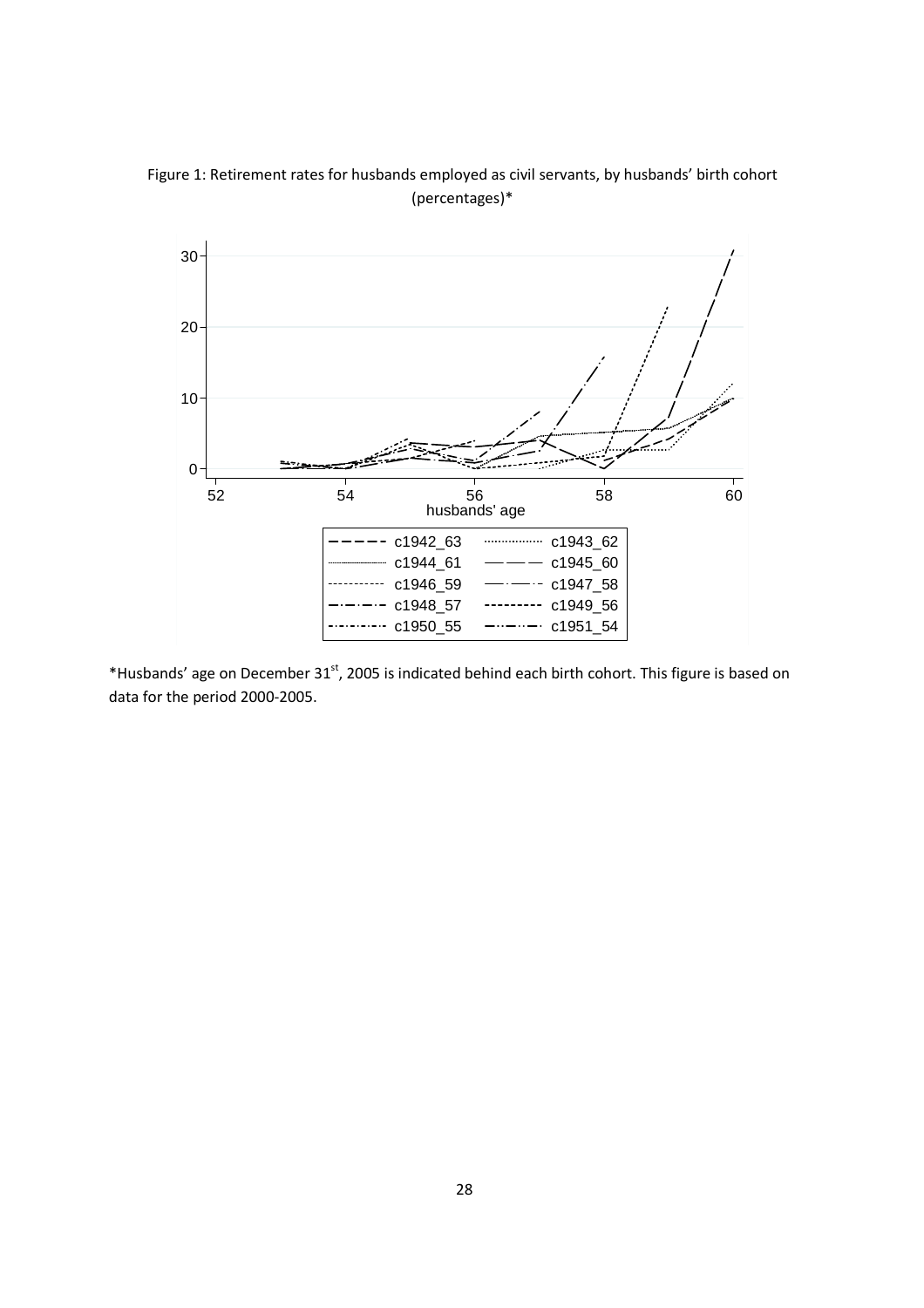Figure 2: Retirement rates for husbands employed outside the public sector, by husbands' birth cohort (percentages)\*



\*Husbands' age on December 31st, 2005 is indicated behind each birth cohort. This figure is based on data for the period 2000-2005.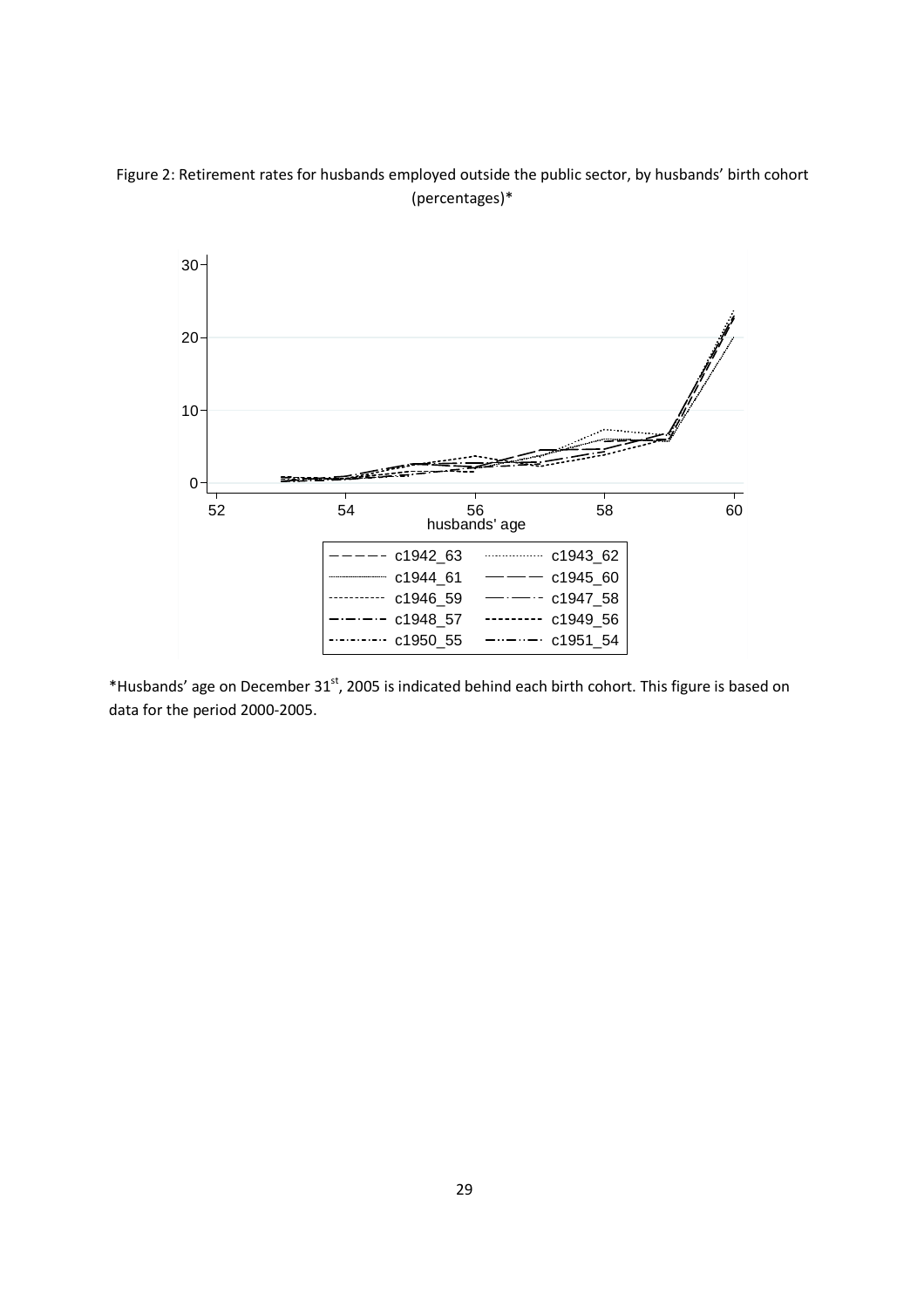



\*Husbands' age on December 31<sup>st</sup>, 2005 is indicated behind each husbands' birth cohort. This figure is based on data for the period 2000-2005.